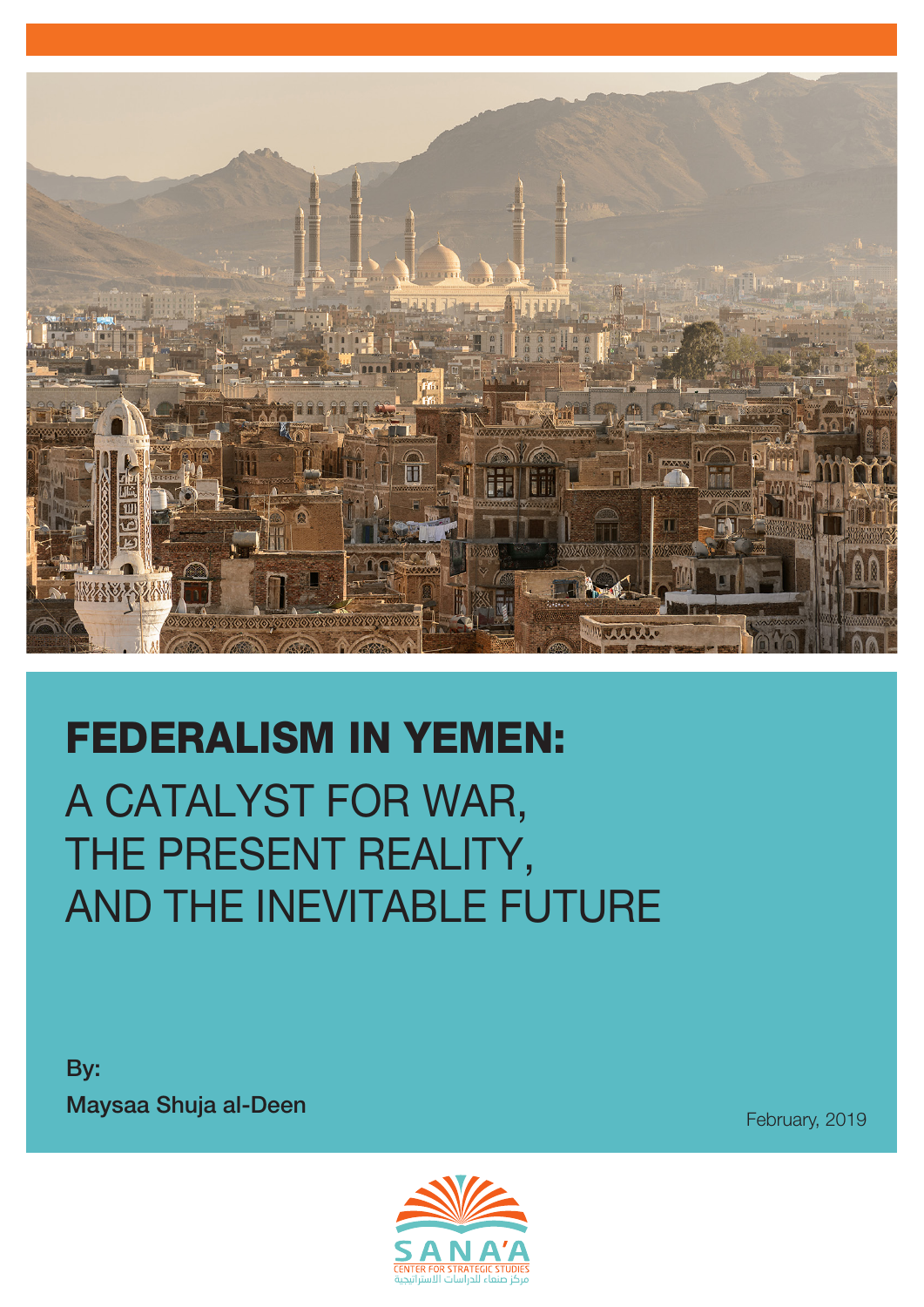### FEDERALISM IN YEMEN:

A CATALYST FOR WAR, THE PRESENT REALITY, AND THE INEVITABLE FUTURE

By: Maysaa Shuja al-Deen

**Contract Contract Contract Contract** 

February, 2019

**The Committee Committee** 

Cover photo: SANAA, YEMEN - SEPTEMBER 2006 ,09: View to the Sanaa city. Photo Credit: Dmitry Chulov (shutterstock)



The Sana'a Center for Strategic Studies is an independent think-tank that seeks to foster change through knowledge production with a focus on Yemen and the surrounding region. The Center's publications and programs, offered in both Arabic and English, cover political, social, economic and security related developments, aiming to impact policy locally, regionally, and internationally.

© COPYRIGHT SANA´A CENTER 2019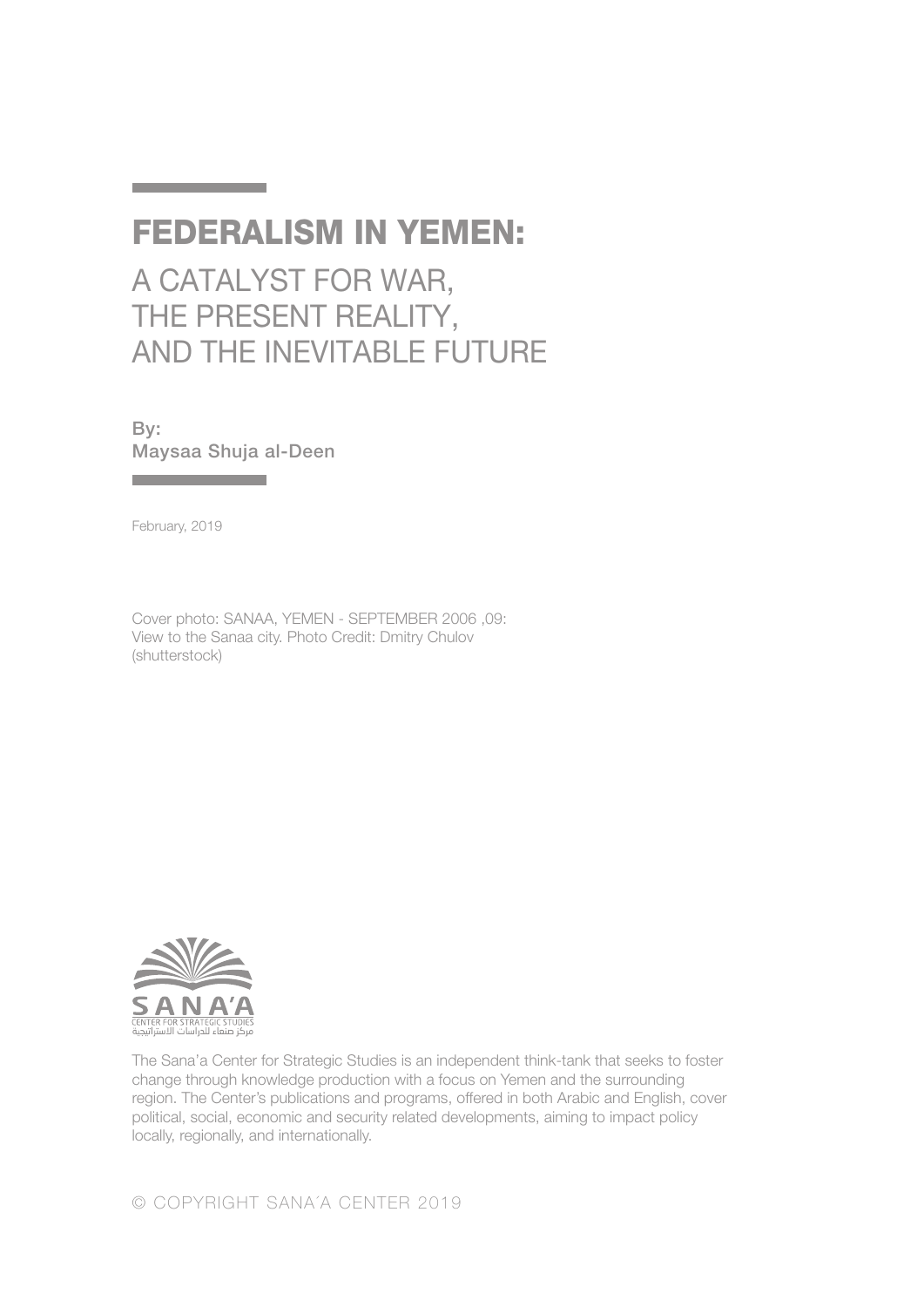## TABLE OF CONTENTS

<u> Tan</u>

| <b>Executive Summary</b>                                         | $\overline{\mathbf{4}}$ |
|------------------------------------------------------------------|-------------------------|
| The Origins of Zaidi Dominance in North Yemen                    | 6                       |
| <b>Unification, Civil War and Southern Marginalization</b>       | 8                       |
| Rising Discontent Toward Centralization of Power in Sana'a       | 10                      |
| The National Dialogue Conference and the Federal Map             | 12                      |
| <b>Hadi's Controversial Federal Model</b>                        | 14                      |
| <b>Failure to Account for Economic and Demographic Realities</b> | 14                      |
| The Southern Movement's Reaction to Hadi's Federal Plan          | 15                      |
| The Houthi Movement's Reaction to Hadi's Federal Plan            | <b>16</b>               |
| <b>Political and Logistical Failings</b>                         | 17                      |
| The Increased Fragmentation in Yemen                             | 19                      |
| The STC, Hadramawt and al-Mahra in South Yemen                   | 19                      |
| <b>Marib and Taiz</b>                                            | 21                      |
| The Breakup of the Houthi-Saleh Alliance                         | 22                      |
| <b>Looking Ahead</b>                                             | 24                      |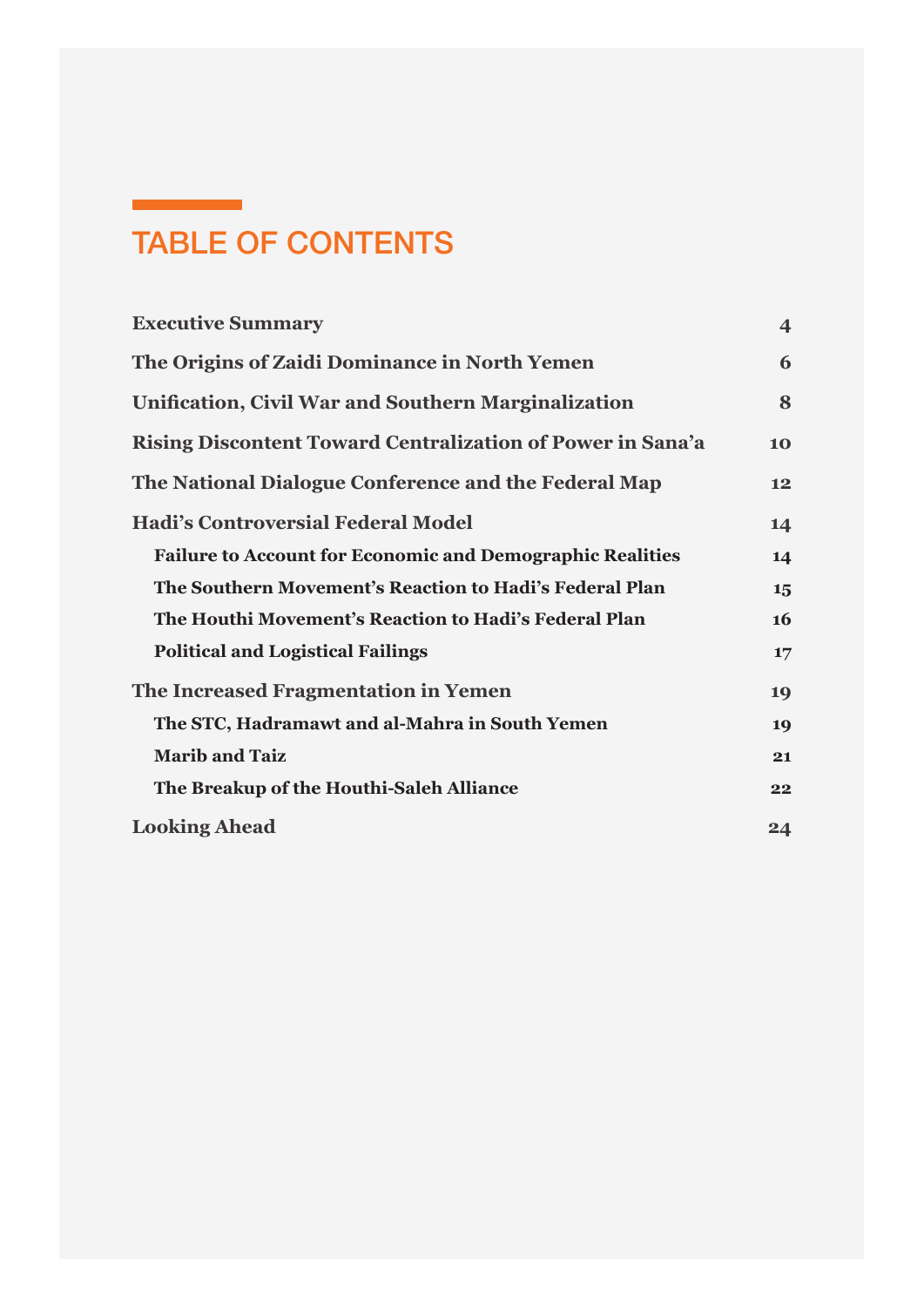### <span id="page-3-0"></span>EXECUTIVE SUMMARY

The 2014 proposal to partition Yemen into a federal system was one of the major causes of the current conflict. The plan, proposed by President Abdo Rabbu Mansour Hadi, was supposedly intended to put the country on the path to a more peaceful future by addressing long standing regional grievances toward the central government. These resentments stem largely from a sense of injustice regarding inequitable development in the country and the monopolization of political, economic and military authority in the capital, Sana'a. However, rather than achieving the goal of ensuring peace and the equitable distribution of resources in the country, the flawed and rushed proposal served to further fragment the country, exacerbate divisions, and harden demands for increased local autonomy.

A primary failing of President Hadi's proposal for a federated Yemen was that it lacked a mechanism by which the country's natural resource revenues would be distributed among the various regions. By this omission the proposal would have created sparsely-populated regions with autonomy over their natural resources, while more densely populated areas – particularly the capital and other northern areas – which had previously been dependent on these resources revenues would have been left without. Hadi's proposal would have also landlocked the armed Houthi movement, a development which the group's leadership had vehemently opposed.

Since the onset of the current war, President Hadi has continued to promote the 2014 federal map as a means of improving the prospects for long-term stability in a postconflict scenario. Given that the plan faced intense opposition from many quarters upon its unveiling and was a major factor in motivating the military and political expansion of Houthi forces, popular support post-conflict for Hadi's version of federalism remains a distant prospect.

Realities on the ground have changed significantly as a result of the prolonged violence and protracted political and military stalemate however, resulting in a situation in which some form of federalism in Yemen may have become unavoidable. Indeed, a federated Yemen is a de facto outcome of the war to date. Political forces in southern Yemen, who aligned with the Hadi government against the Houthi-Saleh alliance, have increased calls for autonomy and even secession. The Southern Transitional Council (STC), a secessionist group backed by the United Arab Emirates, currently holds more political authority in Aden – the Yemeni government's temporary capital – than Hadi does. Meanwhile, oil and gas-rich governorates such as Marib and Hadramawt have attained a large degree of political autonomy and control over their natural resources during the conflict. As a result, the populations within these regions generally oppose a return to their previous subservient political and economic position.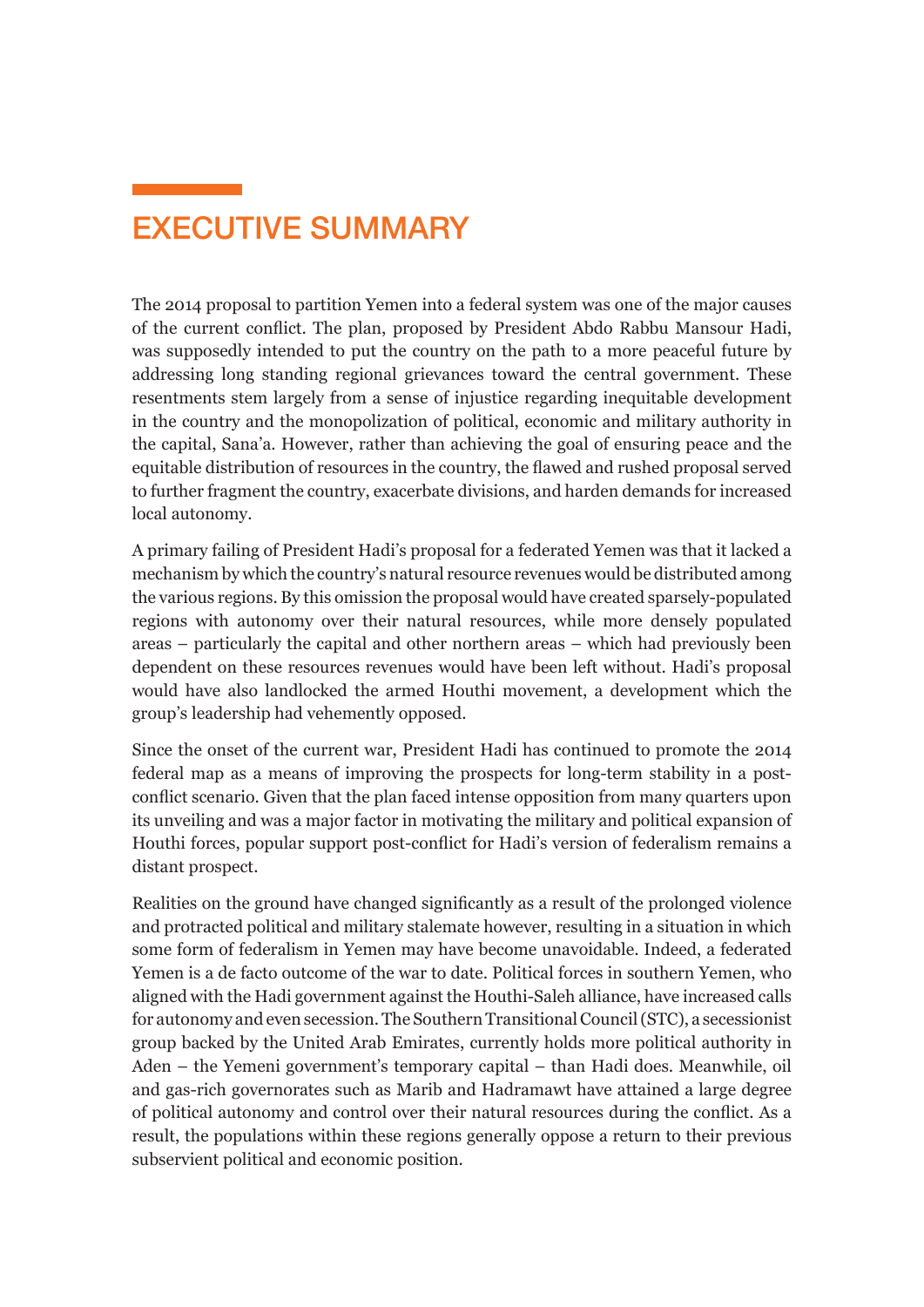It remains the case though that most of Yemen's population, and correspondingly the lion's share of civil servants and security personnel, are based in areas such as Sana'a that are devoid of natural resource revenue. Financing for state institutions in these areas will – at least in the near-term – remain dependent on revenues collected elsewhere in the country. Any future federal system would be highly unstable without addressing this reality.

It is widely agreed that there is little possibility of a military victory for any side in the ongoing conflict. Following any potential negotiated end to the war and subsequent reconciliation process, broad discussions on the subject of federalism – and indeed other possible alternatives – are needed to avoid a repeat of the flawed process that led to the current war. Rather than postponing discussions until after the conclusion of the conflict, preliminary discussions should be held with a variety of stakeholders to better understand their key demands and visions for governance in post-conflict Yemen. This diplomatic engagement should take place in parallel to the current UN-backed peace talks to end the conflict.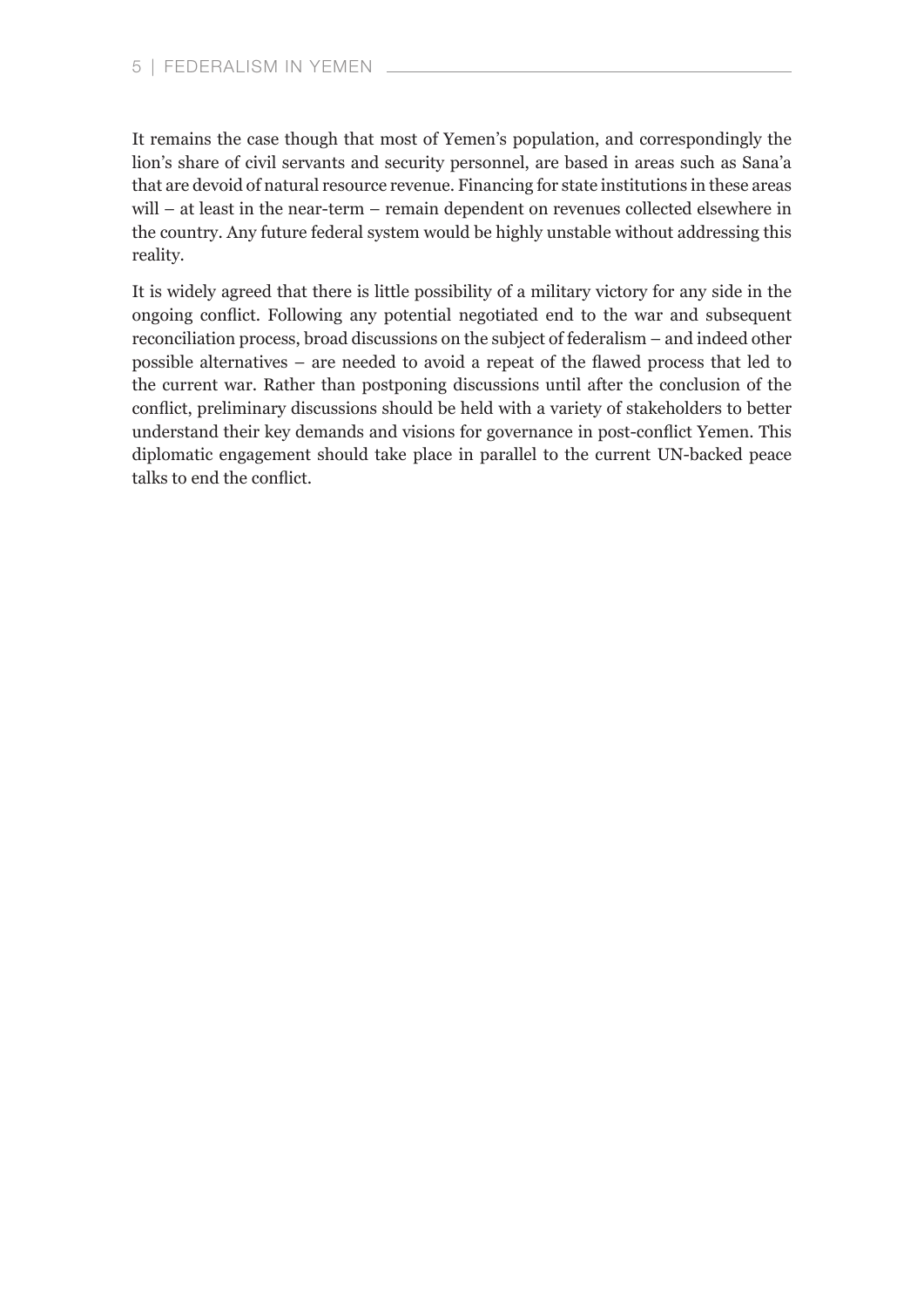### <span id="page-5-0"></span>THE ORIGINS OF ZAIDI DOMINANCE IN NORTH YEMEN

Yemen's Zaidis have historically dominated the country's northern political, tribal and military elite.(1) Zaidism is a school of Islam unique to Yemen, and although it is considered a branch of Shia Islam, it is generally viewed as having more theologically in common with Sunni Islam. Zaidis have traditionally exercised control from the northern highlands, with the majority of Yemen's Zaidi population located in the northern governorates of Sana'a, Amran, Sa'ada, Hajjah, parts of Dhamar, and areas extending south to Samarah Mountain in Ibb governorate. The Zaidi religious autocracy, known as the 'Imamate', ruled over North Yemen for centuries, and at different points in history also extended its outreach into parts of Yemen's southern regions. The legacy of Zaidi dominance has instilled a shared belief among some in the Zaidi hierarchy regarding their divine right to rule Yemen. This belief can also largely be attributed to the fact that the long line of Zaidi Imams came from the Hashemite family, who claim to be direct descendants of the Prophet Mohammed.

The 1962 republican revolution, which led to the overthrow of the Imamate and the formation of the Yemeni Arab Republic (YAR), had little impact in terms of the extent to which Zaidis dominated the political scene and the military in the north. During the subsequent 1962-1970 civil war, the Egyptian-backed republicans successfully resisted Saudi-backed royalist attempts to restore the Imamate.<sup>(2)</sup> In 1968, as the North Yemen civil war was winding down, inherent tensions and increased score-settling on the republican side grew more prominent between the Zaidis and Shafi'is, adherents to the Shafi'i school of Sunni Islam. The end result was the expulsion of military factions with a Shafi'i majority.

The end of the civil war did not improve stability in North Yemen, as a series of coup d'etats and assassinations unseated three consecutive presidents: Abdulrahman al-Iryani, Ibrahim al-Hamdi and Ahmed al-Ghashmi.<sup>(3)</sup> Many presumed that Ali Abdullah

<sup>1)</sup> Adam Baron and Farea Al Muslimi, "The Politics Driving Yemen's Rising Sectarianism," Sana'a Center for Strategic Studies, May 30, 2016, [http://sanaacenter.org/publications/main-publications/40.](http://sanaacenter.org/publications/main-publications/40) Accessed February 28, 2019.

<sup>2)</sup> Zaidis continued to enjoy a commanding presence in the army and security forces – particularly members of the Hashid and Bakil tribal confederations. The composition of the Yemeni army at the time of the republican revolution was almost exclusively Zaidi. On the republican side, the revolution was led by officers from both the Hashid and Bakil tribal confederations with the support of Egypt and its then-President, Gamal Abdel Nasser; Maysaa Shuja Al Deen, "The Endless Battle in Taiz," Atlantic Council, April 26, 2017, <http://www.atlanticcouncil.org/blogs/menasource/the-endless-battle-in-taiz>. Accessed February 28, 2019.

<sup>3)</sup> The overthrow of each president contributed to Zaidi dominance of North Yemen's military and security apparatus as they tended to coincide with the integration of more Zaidi officers drawn from the northern tribal hinterland.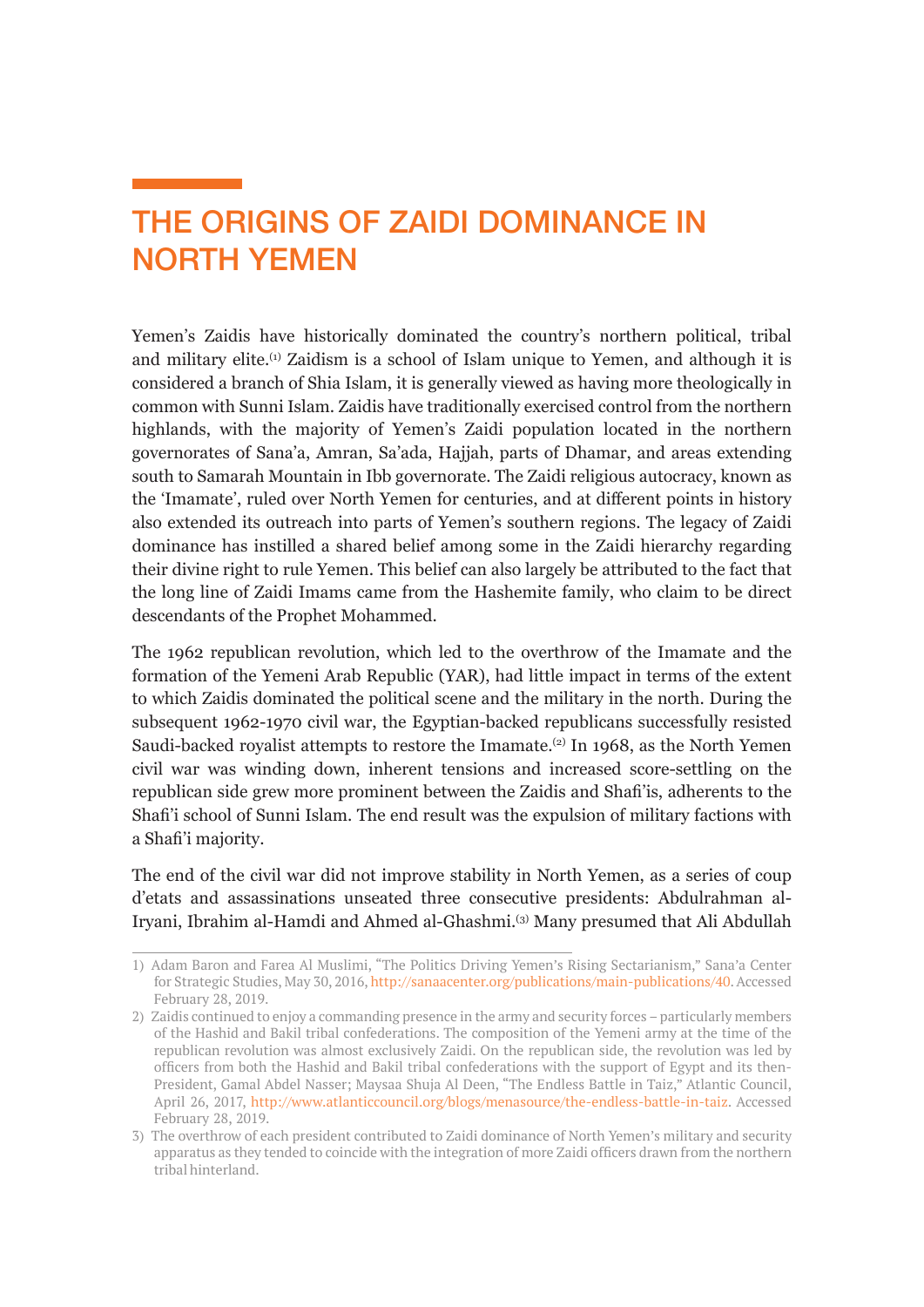Saleh, a follower of the Zaidi branch of Islam who assumed power in 1978, would quickly suffer a similar fate to his predecessors. Saleh, however, constructed his own personalized patronage network in an attempt to consolidate authority, much of which was facilitated through the General People's Congress (GPC) party that he founded and led until his death. The network Saleh established, which would become the lynchpin of his 33 year rule, was largely defined by: (1) a familial and tribal-based military and security apparatus that included a large number of tribesmen from Saleh's Sanhan district in southern Sana'a, and (2) the distribution of oil rents to essentially buy loyalty following the discovery of oil in the mid-1980s.<sup>(4)</sup>

<sup>4)</sup> The oil rents enabled Saleh to pay for his restructuring of North Yemen's armed and security forces. Saleh also channeled the oil rents through his own political party, the General People's Congress (GPC), which he formed in 1982.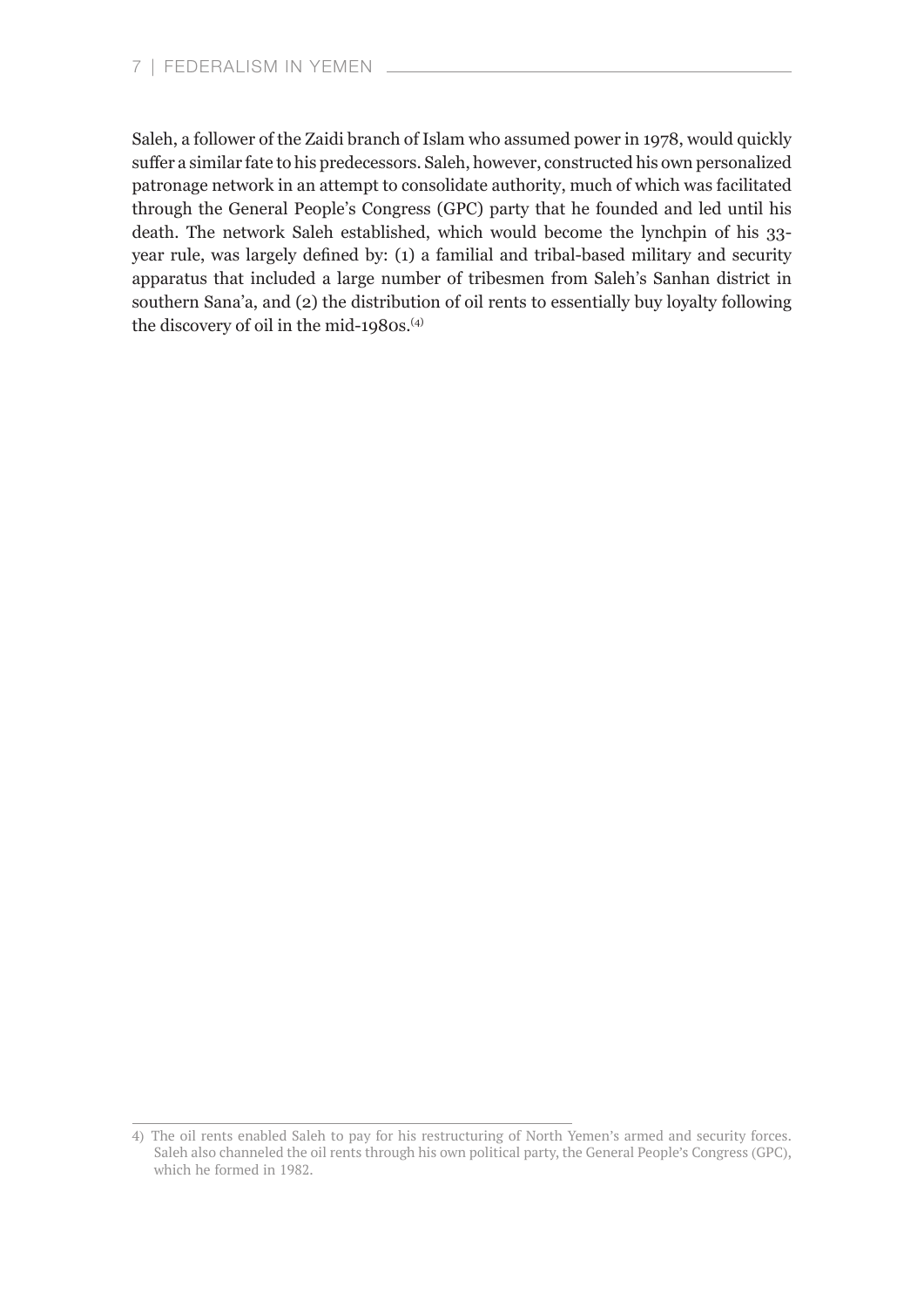### <span id="page-7-0"></span>UNIFICATION, CIVIL WAR AND SOUTHERN MARGINALIZATION

Historically, North Yemen and South Yemen were two separate states. The South had a markedly different socio-economic and political history from the North. While the North was governed by the Zaidi elite located in and around Sana'a, the United Kingdom governed much of South Yemen from Aden from 1839 until 1967, where British efforts focused on controlling the strategically located Port of Aden. In 1969, two years after the British withdrew from South Yemen, the country became a one-party, Soviet satellite state – the People's Democratic Republic of Yemen (PDRY) – governed by the Yemeni Socialist Party (YSP).<sup>(5)</sup>

The PDRY witnessed repeated infighting among senior members of the YSP who disagreed over the party's direction. In 1986, a short but bloody civil war occurred after the bodyguards of then-President Ali Nasser Mohamed assassinated the vice president, defense minister and other officials during a politburo meeting. More than 10,000 people were subsequently killed during the two-week conflict. The 1986 southern civil war opened up a powerful socio-political and geographic faultline that pitted military units from al-Dhalea and Lahj governorates, who emerged as winners of the civil war, against those from Abyan and Shabwa governorates, who fell on the losing side of the conflict. Ali Nasser Mohamed and his supporters – who included current Yemeni President Abdo Rabbu Mansour Hadi – fled to North Yemen after their defeat.

Politburo member Ali Salem al-Beidh survived the massacre and became leader of South Yemen after the war. Al-Beidh soon pushed for unification with the North after Soviet aid to the South dwindled in the run-up to the collapse of the Soviet Union. In addition, al-Beidh identified unification with North Yemen as a means to negate the dangers of an internally-divided YSP and the looming threat posed by southern military officers from al-Dhalea and Lahj, who had become empowered following the southern civil war.

For Saleh, unification meant gaining control of both North and South Yemen, and thus in 1990, the Republic of Yemen was formed. In reality, however, the two countries become one in name only. The merger was the product of a rushed and ill-considered process spearheaded by Saleh and al-Beidh, with the latter becoming Saleh's deputy following unification. The merger agreement itself was less that two pages in length. Shortly after the establishment of the united Republic of Yemen, Saleh, al-Beidh and their respective

<sup>5)</sup> South Yemen became a Soviet satellite state after the marxist National Liberation Front (NLF) gained the ascendancy in South Yemen over other nationalist groups, such as the Front for the Liberation of Occupied South Yemen (FLOSY) that also played a key role in forcing the British to withdraw.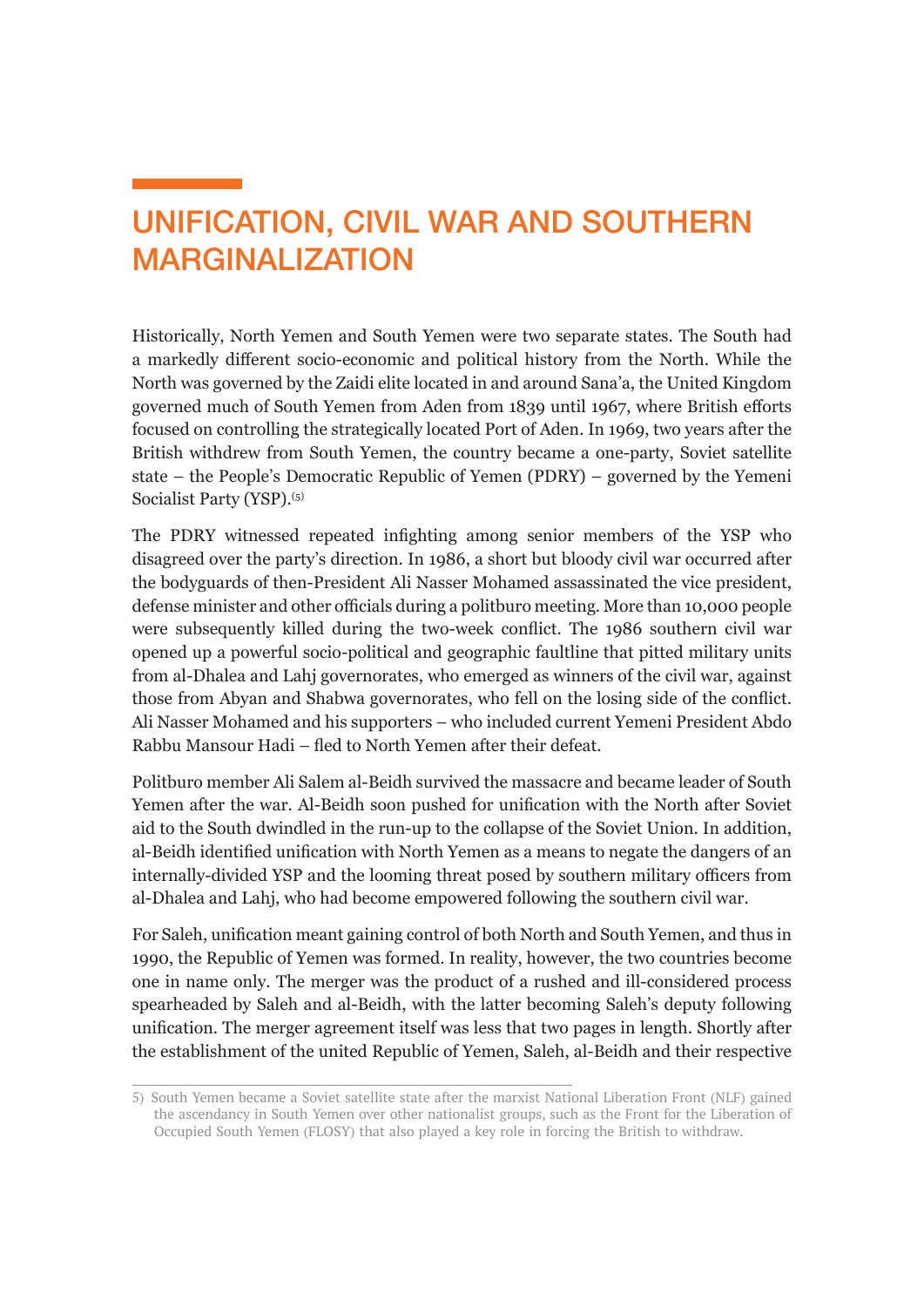cadres began trying to usurp the other's authority and power, though Saleh's side proved far more effective in this pursuit.(6) Tellingly, the armies of the northern Saleh-led YAR and the southern PDRY did not merge.

Resentment among southerners over their marginalization at the hands of the northern political, tribal and military elite in Sana'a reached a boiling point in 1994. Al-Beidh's attempt to form a new, independent southern state set a series of events in motion that culminated in the outbreak of a North-South civil war that raged from May to July 1994. For Saleh, one of the most effective means of rallying public support in North Yemen for the war against the South was to frame it as an existential battle to maintain the Zaidis' hold on power. Saleh also effectively lobbied support by playing upon northern tribal adherence to the principle of asabiya – a communal bond based on a mutual understanding and appreciation of collective power and solidarity.

The North-South civil war ended after Saleh-allied forces ransacked Aden and temporarily quashed southern separatist ambitions. With the defeat of the YSP in the south, most officers of the South Yemen Army were demobilized under the pretense of early retirement. Importantly, the southern factions that allied with Saleh to defeat the YSP were the same ones that had been on the losing side during the 1986 southern civil war. Following the 1994 civil war, only those southern units that helped Saleh to win were incorporated into the Yemeni military, and Saleh appointed Hadi as the new vice president.

<sup>6</sup>) President Saleh and Ali Salem al-Beidh had largely limited the negotiations on unification to just the two of them, with little outside consultation. While their decision enjoyed popular support in both North and South Yemen, the agreement they signed was hastily drafted.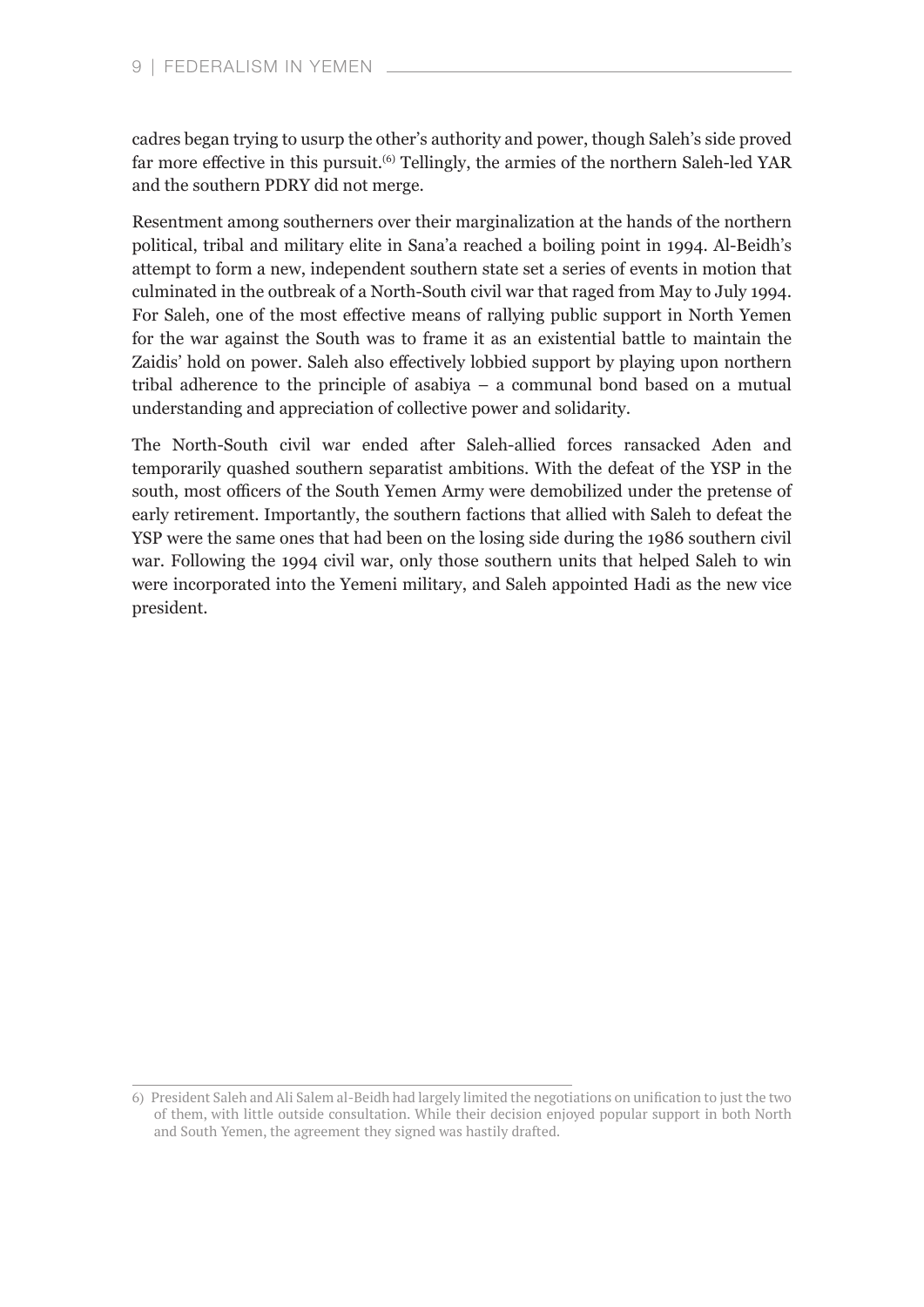### <span id="page-9-0"></span>RISING DISCONTENT TOWARD CENTRALIZATION OF POWER IN SANA'A

Bitter memories in South Yemen of the rushed unification process, the centralization of power in Sana'a, and the 1994 North-South civil war have helped shape North-South animosity in the country. Resentment among southerners toward their continued political and economic marginalization festered in the decade that followed the civil war, while the northern tribal Zaidi elite reaped the benefits of victory, in particular access to rents from southern regions' natural resource wealth.

In the eyes of many southerners, the North was regarded as an occupying and oppressive power, a view reinforced by elite northerners appropriating and selling off southern land – a practice that began during the 1994 civil war and continued in its aftermath. Added to this, southerners bemoaned the fact that they, like the vast majority of Yemenis, accrued little financial benefit from Yemen's limited natural resources. In addition to the oil and gas fields located in Marib and al-Jawf governorates in north Yemen, a large portion of Yemen's oil resources are found in the eastern Hadramawt and Shabwa governorates that were formerly part of south Yemen.

Instead of distributing Yemen's natural resource wealth equitably across the country, Saleh diverted revenues to bankroll his own personal, centralized patronage network. As noted, Saleh's family and Zaidi tribal sheikhs from the northern hinterland – particularly those located in areas that make up the tribal belt around Sana'a – were the main benefactors. They enjoyed preferential treatment regarding government spending, employment and otherwise, often via the military and security apparatuses. Saleh's reluctance to redistribute funds away from the center to the periphery was a strategy that not only affected the south but the majority of Yemen as a whole, which suffers from widespread poverty and underdevelopment.

The sense of injustice and underlying resentment found in Yemen's southern regions can also be explained by the apparent readiness of Saleh's security forces to use force in an attempt to silence murmurings of discontent. In 2007, security forces began a crackdown on forcibly-retired southern officers after they began demanding higher pensions or reinstatement, leading to the formation of the Southern Movement – commonly referred to as Hirak. Since the Southern Movement's formation, calls for southern independence have risen steadily.

Rising opposition to Saleh's rule spread to other areas of the country and expanded in scope to include social critiques regarding the role of women and youth in society. The major sticking point, however, remained the lack of economic development in Yemen due to low levels of government investment, institutionalized corruption and crony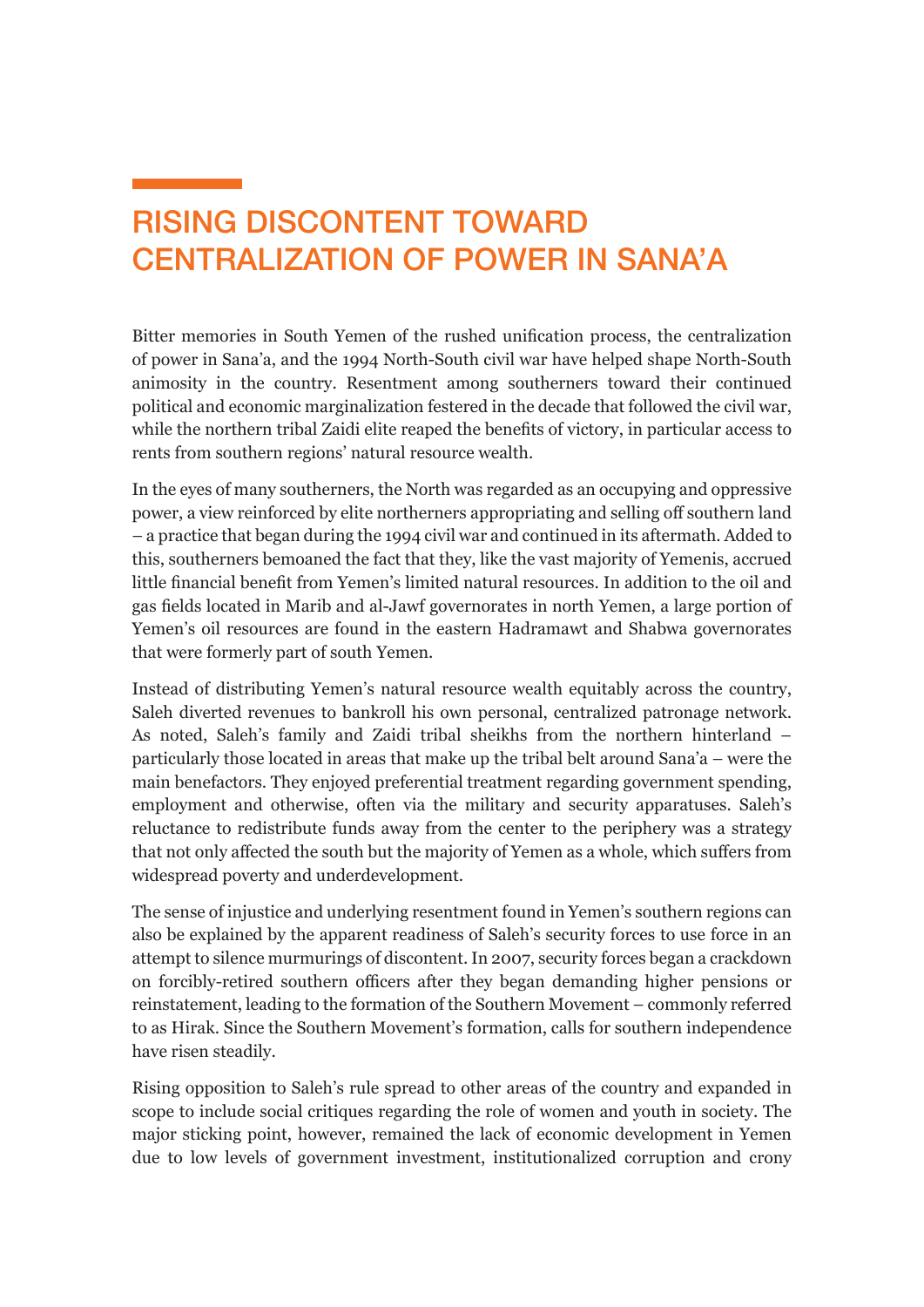capitalism.<sup>(7)</sup> Frustrations over the level of corruption and inequality that defined Saleh's rule spiked in early 2011 during the so-called 'Arab Spring.' Inspired by events in Egypt and Tunisia, youth and activists in the cities of Taiz, Sana'a and Aden occupied public squares and called for Saleh to step down.

In parallel to peaceful protests by youths and activists, an elite power struggle played out, pushing Yemen toward a civil and, ultimately, regional war. Saleh's detractors engaged in an armed confrontation with the beleaguered president's forces in Sana'a. Tensions calmed in November 2011 after Saleh signed the Gulf Initiative, brokered by the Gulf Cooperation Council, which was intended to serve as a roadmap for a peaceful political transition in the country. As per the terms of the initiative, Saleh stood down in February 2012 and handed the presidency to his deputy, Abdo Rabbu Mansour Hadi, in exchange for immunity from prosecution for the use of force against protesters, along with any offenses committed during his 33 years in power. The immunity also protected his political allies from prosecution.

The armed Houthi movement – a Zaidi revivalist group formed in Sa'ada governorate – initially supported the protests against Saleh. The group's leadership declared its willingness to engage in the political transition mapped out in the Gulf Initiative, even though it refused to sign on to the plan itself and officially condemned it. As for Saleh, once removed from office he adopted similar tactics to those he employed in 1994 to rally support in the north to combat his political opponents. After 2011, Saleh seemed determined to exact revenge against those he held personally responsible for his ouster.<sup>(8)</sup>

<sup>7)</sup> Saleh's ability to use the patronage system he constructed as a means of maintaining control was arguably successful until oil production started to decline in 2001. Yemen's GDP and government revenues grew through the 2000s and even started to recover in the period after the global financial crisis and before the 2011 uprising. This recovery was helped by the fact that Yemen's LNG came online in the mid-2000s, which helped offset the decline in oil production. Nonetheless, given the fact that Yemen's oil supplies were dwindling, the oil revenues that were being made as a result of a rise in global oil prices were thus an artificial representation of Yemen's deepening economic crisis.

<sup>8</sup>) Given his considerable leverage within Yemen's armed forces and his influence over the security officials and tribesmen that had benefited from their association with Saleh, the former president was well placed to respond after begrudgingly stepping down.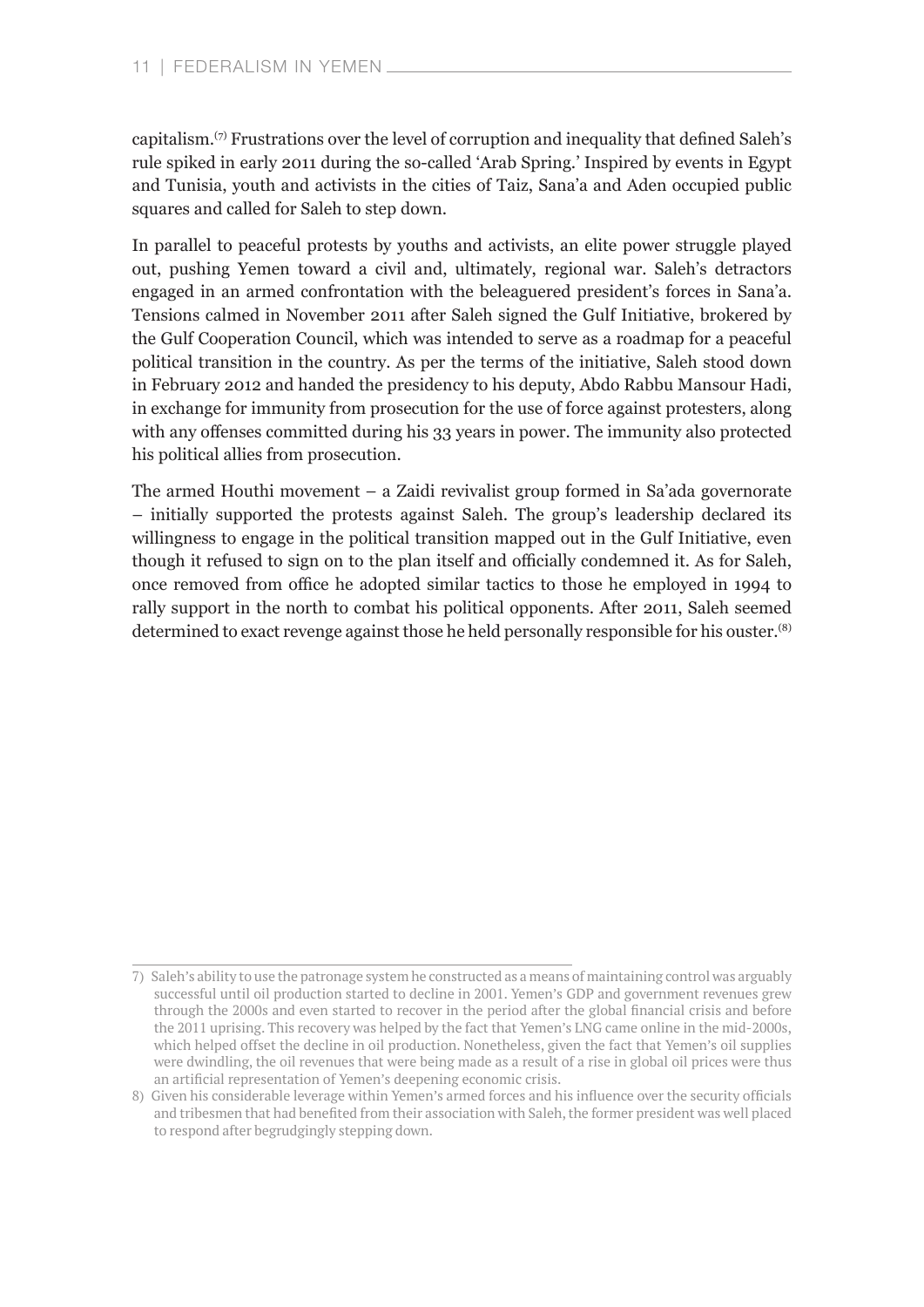### <span id="page-11-0"></span>THE NATIONAL DIALOGUE CONFERENCE AND THE FEDERAL MAP

One of the central components of the planned two-year political transition was the National Dialogue Conference (NDC), which ran from March 18, 2013 to January 25, 2014. The NDC brought together 565 delegates from many of Yemen's major political parties and diverse social groups.(9) The NDC offered them the opportunity to have their say in the reformulation of the country's governing system through consultations that aimed to tackle a number of significant and unresolved issues. These included: state religion; political reform; transitional justice; child marriage; and, perhaps most importantly, state structure and the form of governance, with federalism later identified as a leading option in this regard.

The NDC also attempted to address regional grievances, primarily those of the armed Houthi movement – some dating back further than the six wars they fought, from 2004 until 2010, against Saleh and the Yemeni government – and the Southern Movement. These issues and grievances, among others, were discussed within the framework of nine separate working groups.<sup>(10)</sup>

The Southern Issue and State-Building working groups proved two of the most divisive elements of the NDC. This was due to diverging views over whether Yemen should remain a united centralized state, be separated into two countries as demanded by ardent southern secessionists, or even reconfigured into a new but still to be decided federal model. Members of the GPC party (over which Saleh was still the official party leader) largely rejected any form of federalism. The conservative Islamist party Islah and the Nasserite Party were both strongly opposed to Yemen being divided into two federal regions. For the factions of the Southern Movement that participated in the NDC, a twostate federation was the preferred solution. Houthi delegates oscillated between these positions, declaring support for a united Yemen at times while also expressing openness to a multi-territory federation. The Houthi delegates' backing of a federal system was largely contingent on whether their group would be granted sea and port access within the new federation.

It is important to note that the southern representatives who participated in the NDC were arguably drawn from some of the less influential factions of the Southern Movement. This was illustrated by the appointment of Mohammed Ali Ahmed – formerly a top official in

<sup>9)</sup> "Yemen National Dialogue Conference Participants," The National, March 18, 2013, [https://www.](https://www.thenational.ae/world/mena/yemen-national-dialogue-conference-participants-1.292425) [thenational.ae/world/mena/yemen-national-dialogue-conference-participants-1.292425](https://www.thenational.ae/world/mena/yemen-national-dialogue-conference-participants-1.292425). Accessed February 28, 2019.

<sup>10)</sup> The nine separate working groups were as follows: The Southern Issue; Sa'ada Issue; National Issues and Transitional Justice; State-Building; Good Governance; Military and Security; Independence of Special Entities; Rights and Freedoms; and Development.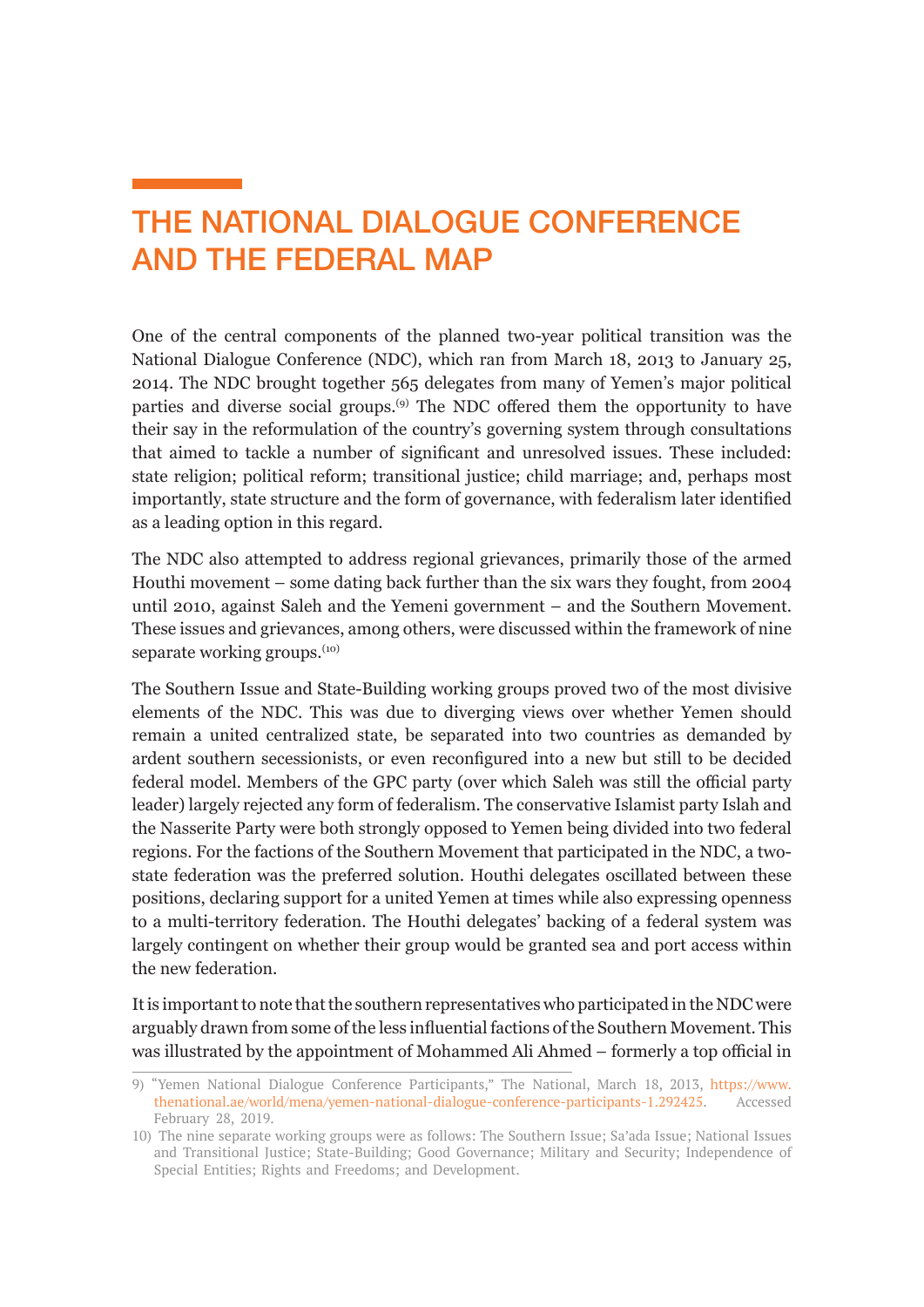the PDRY, but one who had lived abroad for most of the years following the 1994 civil war – as chairman of the Southern Issue working group, though he resigned from his position after only eight months. Other more popular and hardline southern leaders declined participation in the NDC, including al-Beidh and the head of the Southern Movement's supreme council, Hassan Baoum. The lack of agreement on the NDC among Southern Movement factions and representatives is tied to the loose organizational structure of the Southern Movement itself.<sup>(11)</sup>

As the NDC drew to a close on January 25, 2014, no consensus had been reached on the reconfiguration of the Yemeni state. At the closing session, President Hadi announced the establishment of a presidential committee tasked with formulating a new federal model for the country. Following Hadi's unilateral announcement, the closing session descended into chaos with the Houthis, the YSP and a number of independent representatives objecting and withdrawing their delegations from the NDC before the final agreement could be signed. President Hadi attempted to sidestep the withdrawal of these parties by directly obtaining the signatures of individuals within their delegations, though this ultimately failed, with the exception of one YSP representative.

By unilaterally deciding to form the committee and implement its recommendations, Hadi acted with executive authority that exceeded the power bestowed upon him by the Gulf Initiative as head of a transitional government. President Hadi's decision to form a committee also occurred without communicating the specific criteria – political and professional – by which the members of the committee were to be selected. This directly violated the principles of transparency under which the transitional government was formed. Hadi himself headed the committee and most of its members were personally affiliated with him.

The committee then began attempting to sketch a new federal map and endorse it before the expiration of the transitional period in mid-February 2014 when, as stated in the Gulf Initiative, presidential and parliamentary elections were to be held. On February 10, 2014, less than two weeks after Hadi appointed the committee, the body presented and endorsed a controversial federal map that partitioned Yemen into six regions – four in the north and two in the south. For many, the federal division appeared more about short-term political expediency than geographic, demographic or socio-economic considerations. Many Yemenis came to view the presidential committee as a body formed to give the veneer of legitimacy to Hadi's proposal, and that in reality it had been drawn up before the NDC had ended. Such speculation was supported by local media reports outlining the proposal's details that were published before Hadi had even announced the committee's formation. While the process of the proposal's development remains in dispute, the end result appeased neither Hadi's political opponents nor the public at large, who were already skeptical of his intentions.<sup>(12)</sup>

<sup>11)</sup> The Southern Movement is an umbrella organisation that includes a number of competing factions with their own respective leaders who are known to promote different, preferred secession models. In the past, three main secession models have been presented. The first advocated for full and immediate secession. The second demanded greater regional autonomy for southern regions within a federal model. The third called for a phased transition in which a referendum on southern [independence](https://www.crisisgroup.org/middle-east-north-africa/gulf-and-arabian-peninsula/yemen/yemen-s-southern-question-avoiding-breakdown) would be held after a two to five-year period.

<sup>12</sup>) Suspicions were earlier raised by a leaked telephone call publicized by the Houthis that supposedly took place between Hadi and his former Chief of Staff and the General Secretary of the National Dialogue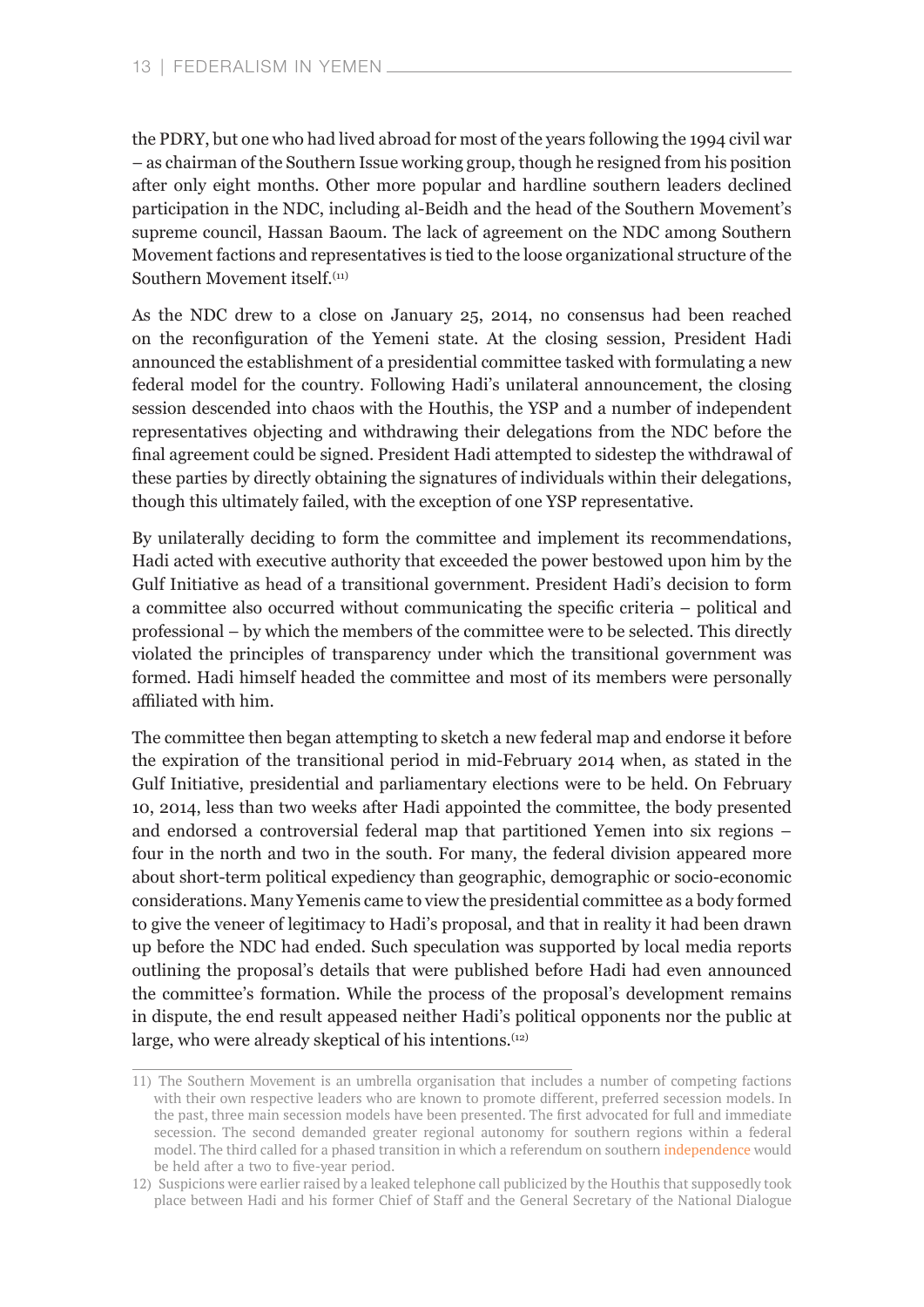### <span id="page-13-0"></span>HADI'S CONTROVERSIAL FEDERAL MODEL

#### **Failure to Account for Economic and Demographic Realities**

A primary failing of President Hadi's proposal for a federated Yemen was that it lacked a mechanism by which the country's natural resource revenues would be distributed among the various regions. By this omission the proposal would create, by default, regions with autonomy over the natural resources and other revenue within their borders. In this light, Hadi's federal map seemingly gave little consideration to the need to balance the sparsely populated yet oil and gas-rich regions with the comparatively more densely populated commercial and agricultural regions.

The Azal region, which was slated to include Sana'a province, is devoid of any natural resources. (Sana'a City itself was slated to be an independent entity within the federal system). If the new federal map were implemented, people living in the Azal region, including the Zaidi elite, were likely to be negatively affected. A large number of people in the Azal region work in the state's administrative and military sectors, which are bankrolled by revenues extracted from elsewhere in Yemen, namely the oil and gas resources of Marib, al-Jawf, Hadramawt and Shabwa governorates. The federal partition plan essentially failed to account for the potential impact that the Azal region's isolation from key economic resources could have on a region so dependent on central government employment and spending.

While the federalism plan placed people in the Azal region in a rather tenuous position given their dependence on revenue extracted elsewhere, Hadi's federal map placed the neighboring oil and gas rich governorates of Marib and al-Jawf in the same region, Sheba. If established, the Sheba region, resource-rich by Yemeni standards, would have a combined population of no more than 1.5 million people. Moreover, Hadi also grouped the oil-rich governorates of Hadramawt and Shabwa together in the Hadramawt region, which is home to no more than 2 million people. As a result, almost all the country's known oil and gas resources would be concentrated within two areas holding only 13 percent of the population.<sup>(13)</sup>

Under the planned federal map, Yemen's Ibb and Taiz governorates would be confined to the smallest yet most densely populated region – the al-Janad region. Ibb is home

Conference (NDC) Dr. Ahmed bin Mubarak. During the alleged call, bin Mubarak reportedly informed Hadi "we need a week for the committee to make it look like as if it actually discussed and thought about this division."

<sup>13)</sup> The World Bank. Yemen, Rep, World Development Indicators, [https://data.worldbank.org/country/](https://data.worldbank.org/country/yemen-rep) [yemen-rep.](https://data.worldbank.org/country/yemen-rep) Accessed February 28, 2019.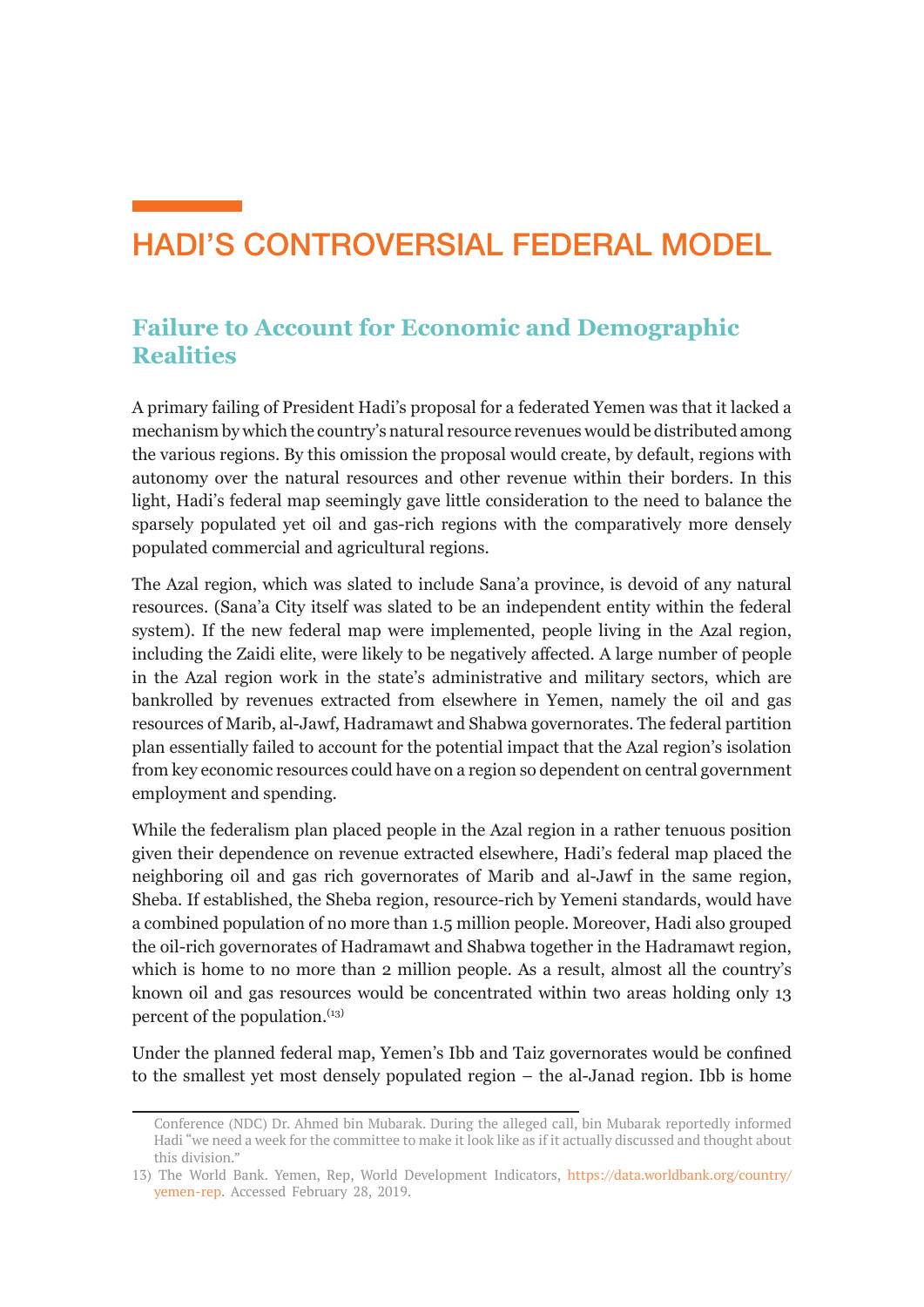<span id="page-14-0"></span>to Yemen's most arable land while Taiz is one of the country's main industrial centers. Together both governorates represent a critical bloc that boasts high levels of agricultural and commercial productivity compared to the rest of the country. Ibb and Taiz also have some of the highest levels of education and social mobility in the country. Nonetheless, people from Ibb and Taiz have traditionally been denied access to positions of power and any real decision-making authority, given that military and security posts were normally reserved for the Zaidi tribal elite. For Taizis, the seeming imbalance between their high levels of tax contributions and their low level of representation in positions of authority has been a major grievance.

The ports dotted along Yemen's coastline are another major source of revenue for the country. According to the proposed February 2014 federal map, the three ports with arguably the most economic growth potential – Hudaydah, Aden and Mukalla ports – would be spread, respectively, across the Tihamah region in the west of the country, Aden region in the south, and Hadramawt region in the east. Both Aden and Tihamah would be largely revenue dependent on these ports. Meanwhile, the majority of the country's imports arrive via Hudaydah port; historically, Yemen has imported some 90 percent of its foodstuffs. Despite their economic potential, both Aden and Hudaydah ports have traditionally suffered from operational and investment-related problems.

#### **The Southern Movement's Reaction to Hadi's Federal Plan**

At the time of its unveiling, the proposed map was rejected outright by most Southern Movement factions. Their staunch opposition was rooted in their longstanding grievances related to their political and socio-economic marginalization by Saleh and the Zaidi elite in Sana'a. Whether intentional or not, the presidential committee's division of the south into two regions appeared aimed at pitting southern regions against each other and creating disunity within the Southern Movement and its calls for secession. This can be seen in the fact that the federal map grouped al-Dhalea, Lahj and Abyan governorates together in the Aden region, ignoring the latent tensions between al-Dhalea and Lahj on one side and Abyan on the other.

Secondly, while people in Aden and Hadramawt governorates harbor strong aspirations for southern independence, there are underlying tensions over their differing perceptions of what southern secession would look like. There is a strong sense of an independent identity in Hadramawt governorate that shapes a desire felt among some Hadramis to form their own breakaway region that is separate from other southern governorates, namely Aden.

Finally, the controversial federal map overlooked other pertinent intra-southern tensions and rivalries. For instance, people in Mahra and Socotra governorates also generally hold a distinct sense of identity and opposed the proposal of being subsumed within a larger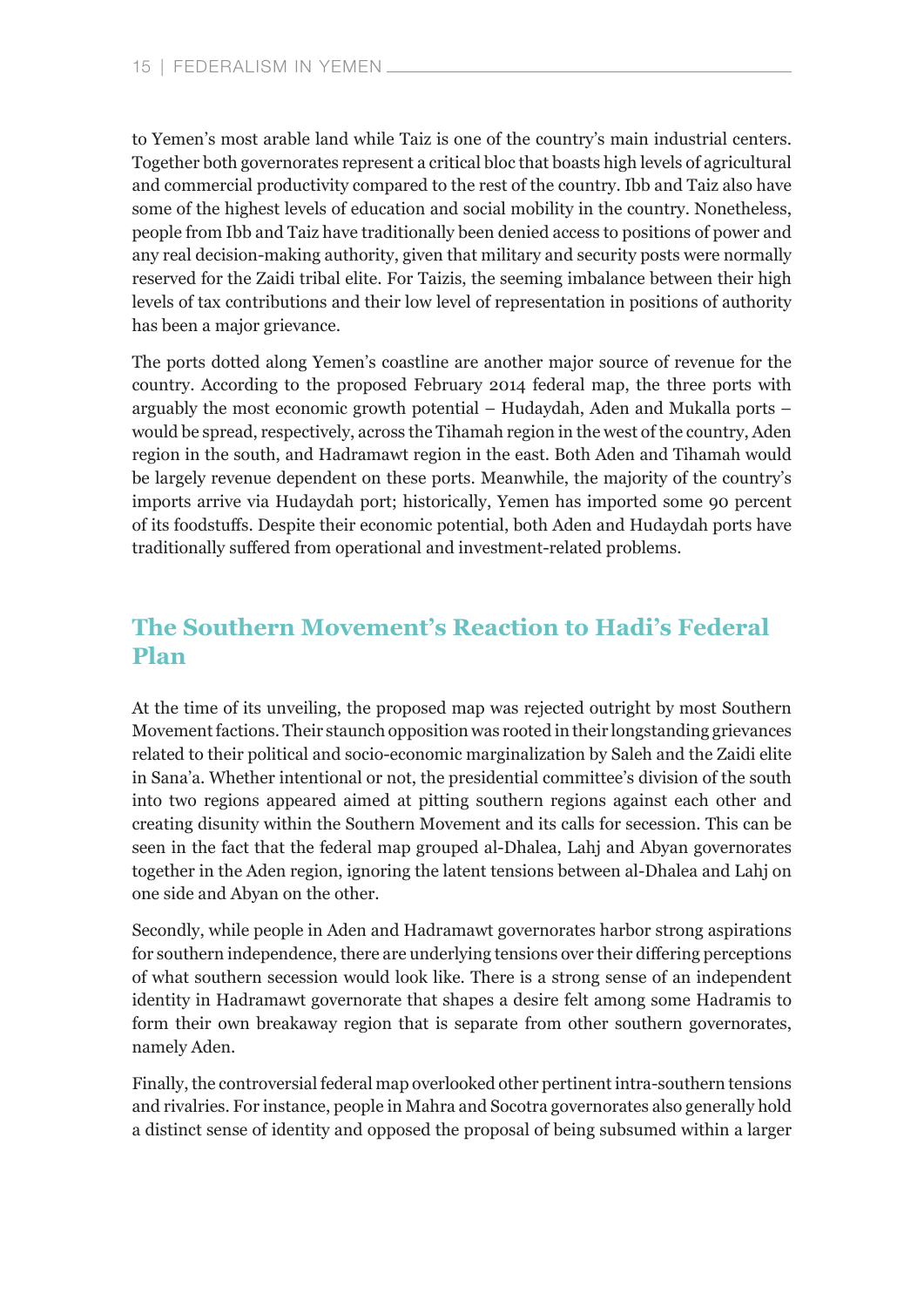<span id="page-15-0"></span>Hadramawt region. This was hardly surprising, considering previous calls made in both governorates for the acknowledgment of their own respective demands for greater local autonomy.

Local protests over Saudi and Emirati efforts to increase their influence within the governorates have also rekindled demands in Mahra and Socotra to have their own region within any federal system. In Socotra governorate, popular demonstrations and Yemeni government objections to a UAE military presence on the Island forced Emirati troops to withdraw in May 2018. Meanwhile, the local leaders in Mahra, which borders Oman and shares historic, cultural, and economic links with the Sultanate, in 2018 organized protests against Saudi military deployments in the governorate and rumored plans to build a pipeline in the region. The opposition to the 2014 federalism map also stems greatly from locals' desire to safeguard their specific cultural identities; in these governorates many people speak their own, essentially non-Arabic, native dialects.(14) For instance, locals in Mahra governorate speak the Mahri language, which has played a major role in maintaining social cohesion and the unique culture of the region.

#### **The Houthi Movement's Reaction to Hadi's Federal Plan**

As for the Houthi movement, the 2014 federal map left them isolated in the Azal region with no access to the sea, as they had demanded during the NDC. This subsequently emboldened their determination to assert themselves both politically and militarily.

While the Houthi movement participated in the 2011 anti-Saleh protests and the NDC, they also launched a simultaneous military campaign. Initially, Houthi forces fought against Salafis situated in the small town of Dammaj in the Houthi movement's stronghold of Sa'ada. Following this, they confronted members of the Islah party and tribal militias affiliated with the al-Ahmar family – a development that sparked the interest of former President Ali Abdullah Saleh.(15) With Saleh's support, the Houthi forces' military expansion continued across north Yemen, leading to their takeover of the capital Sana'a in September 2014.

Both Saleh and the Houthi movement, who are from the Zaidi heartland north of Mount Samarah in central Yemen, were bound by a shared desire to ensure that power in the country continued to rest in the hands of the Zaidi elite. From this perspective, Hadi was a southern imposter who had to be replaced. As a means of rallying support across the northern governorates, the Houthis and Saleh wielded the asabiya card, and claimed that federalism would fracture and disintegrate Yemen to the disadvantage of northerners, and in particular, northern power brokers.

<sup>14)</sup> "Yemen's Southern Question: Avoiding a Breakdown," International Crisis Group, September 25, 2013, [https://d2071andvip0wj.cloudfront.net/yemen-s-southern-question-avoiding-a-breakdown.pdf.](https://d2071andvip0wj.cloudfront.net/yemen-s-southern-question-avoiding-a-breakdown.pdf) Accessed February 28, 2019.

<sup>15)</sup> It is at this point that Saleh decided to form an alliance of convenience with the Houthis as they essentially offered him the opportunity to exact revenge against Islah and the al-Ahmar family, the two main actors that Saleh held personally responsible for his ouster.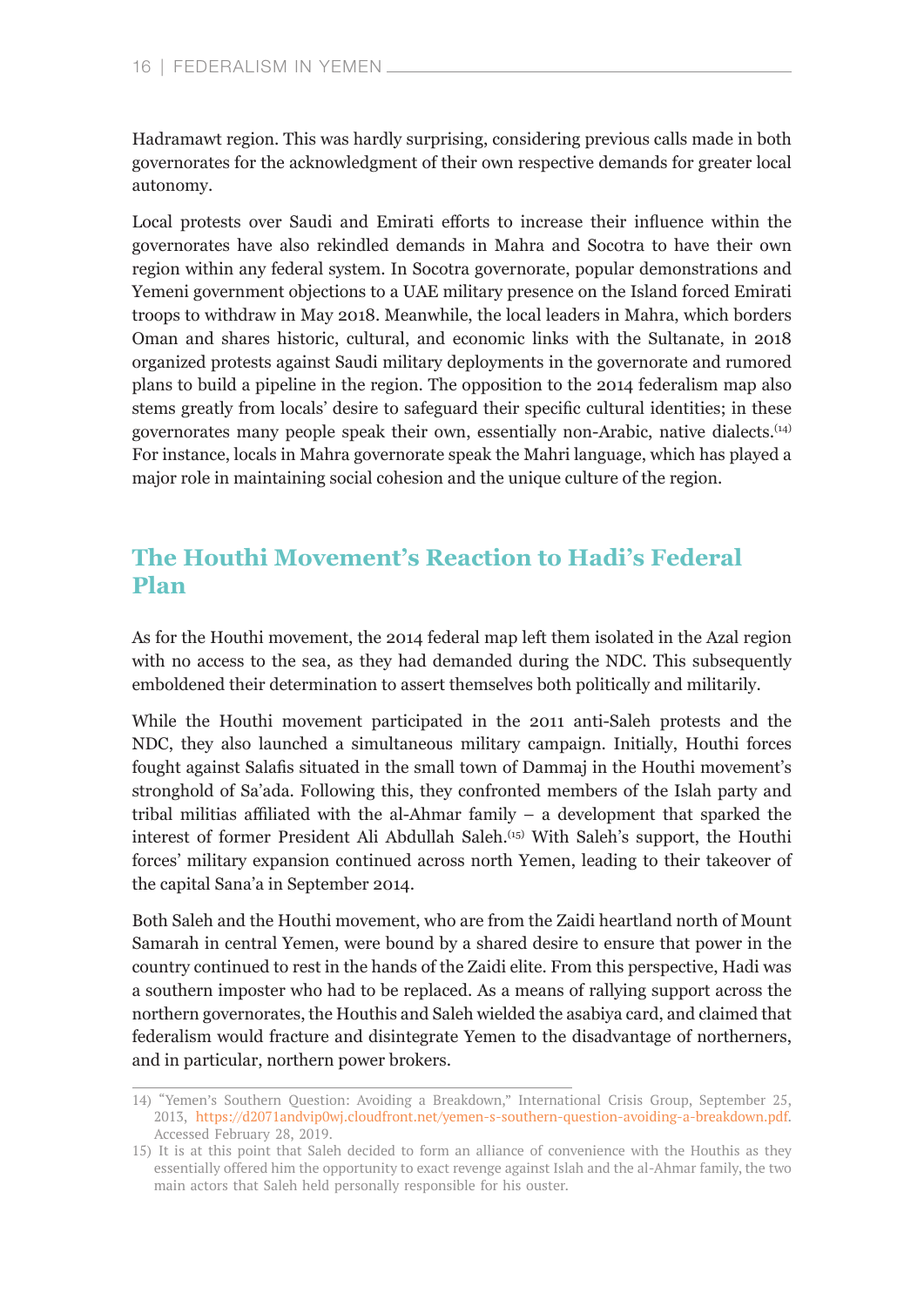<span id="page-16-0"></span>Looking back on the events that unfolded in the run-up to the arrival of Houthi forces in the capital, two major flashpoints stand out. The first was the proposed federal map, which the Houthis vehemently opposed due to their isolation from natural resource-rich areas and, more specifically, ports. The Houthi movement reportedly delivered a letter to Hadi and the presidential committee demanding access to the sea prior to the map's unveiling.<sup>(16)</sup> This demand ultimately fell on deaf ears; thus, the Houthi movement set about ensuring that the Hadi government could not implement the proposed federal map due to the new and evolving realities on the ground.

The second major flashpoint was Hadi's decision to cut fuel subsidies by 90 percent in August 2014. The International Monetary Fund and the World Bank had advised the government to gradually reduce subsidies; Hadi, however, implemented the entire reduction essentially overnight.<sup>(17)</sup> The armed Houthi movement seized on the popular discontent this decision provoked to position itself as the champion of economic equality. At the time, some in Sana'a saw the Houthis as an untried yet palatable alternative relative to what they, and many others in Yemen, deemed to be a wholly incompetent and corrupt government.

#### **Political and Logistical Failings**

Some of the glaring errors Hadi made in 2014 regarding the federal map were the byproducts of the haste with which such a major policy decision was undertaken.These errors were compounded by the ambiguity of clauses in the final agreement. As noted, Hadi was also acting outside his legal mandate in declaring a federation. Under the Gulf Initiative, Hadi and his cabinet were merely a transitional authority, empowered to guide the process of transferring power to a democratically-elected government via elections planned for 2014. Attempting a drastic restructuring of the Yemeni state was outside the scope of the transition plan and would have required a national referendum to have legitimacy, as per the Gulf Initiative.

Even if a mandate and legal authority existed, the state apparatus under Hadi was incapable of successfully transitioning Yemen from a centralized state model into a federation. Indeed, such a move – in the best of circumstances – would likely take decades and prove incredibly disruptive to the state's functioning. Beyond this, other facts on the ground worked against a move toward federation as well. In 2014, government ministries were heavily characterized by internal conflict as political parties vied for control. At the same time, entities with entrenched political and financial interests tied to the central government viewed any reduction in central government prerogatives as

<sup>16)</sup> "Houthis reject the formula of the six provinces because they divide Yemen 'to rich and poor'", (الحوثيون [.www://https](https://www.france24.com/ar/20140211-%D8%A7%D9%84%D9%8A%D9%85%D9%86-%D8%AD%D9%88%D8%AB%D9%8A%D9%88%D9%86-%D8%AA%D9%82%D8%B3%D9%8A%D9%85-%D8%B1%D9%81%D8%B6-%D8%A3%D9%82%D8%A7%D9%84%D9%8A%D9%85) 2014, 11, February ,Arabic 24 France ," )يرفضون صيغة األقاليم الستة ألنها تقسم اليمن "إىل أغنياء وفقراء france24.com/ar/20140211-ماليمن-حوثيون-تقسيم-رفض-أقاليم) france24.com/ar/20140211-

<sup>17)</sup> Peter Salisbury, "Bickering While Yemen Burns: Poverty, War, and Political Indifference," The Arab Gulf States Institute in Washington," June 22, 2017, [http://www.agsiw.org/wp-content/uploads/2017/06/](http://www.agsiw.org/wp-content/uploads/2017/06/Salisbury_Yemen_ONLINE.pdf) Salisbury Yemen ONLINE.pdf. Accessed February 28, 2019.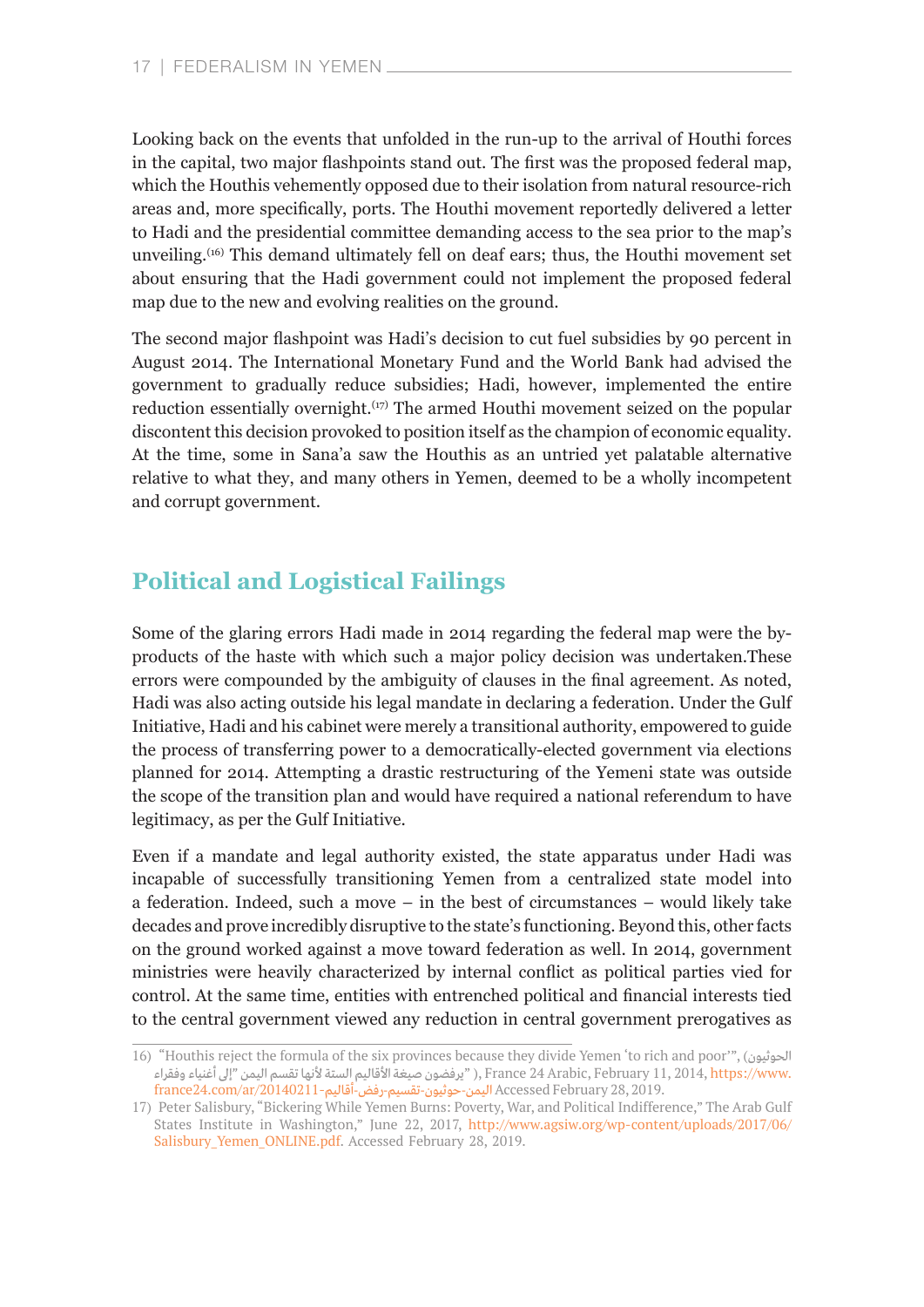direct threats to their existence. Popular support for the plan was also minimal due to a rapidly deteriorating quality of life within Yemen that many citizens blamed on the poor performance of Hadi's transitional government.

The transitional authority was also limited by its inability to command the country's security apparatuses to impose its will. As noted, Saleh had spent years packing the military's officer ranks with loyalists after purging southern Yemeni army officers following the 1994 civil war. Hadi's attempts to assert his authority by replacing several top-ranked officers and reducing salaries angered many army units, including the elite Republican Guards. Consequently, during the transition period the military, by and large, remained loyal to Saleh and reliant financially on the former president's patronage networks.

If a federalist government structure in Yemen were to have any chance of succeeding it would need to address the incumbent authority of existing power brokers, political parties and tribal leaders, while also garnering support from the country's populace. However, Hadi's committee attempted to weaken both the central government and powerful national actors – particularly the armed Houthi movement and the Southern Movement. This forced a number of national actors to take positions in opposition to the Yemeni government, making conflict nearly inevitable.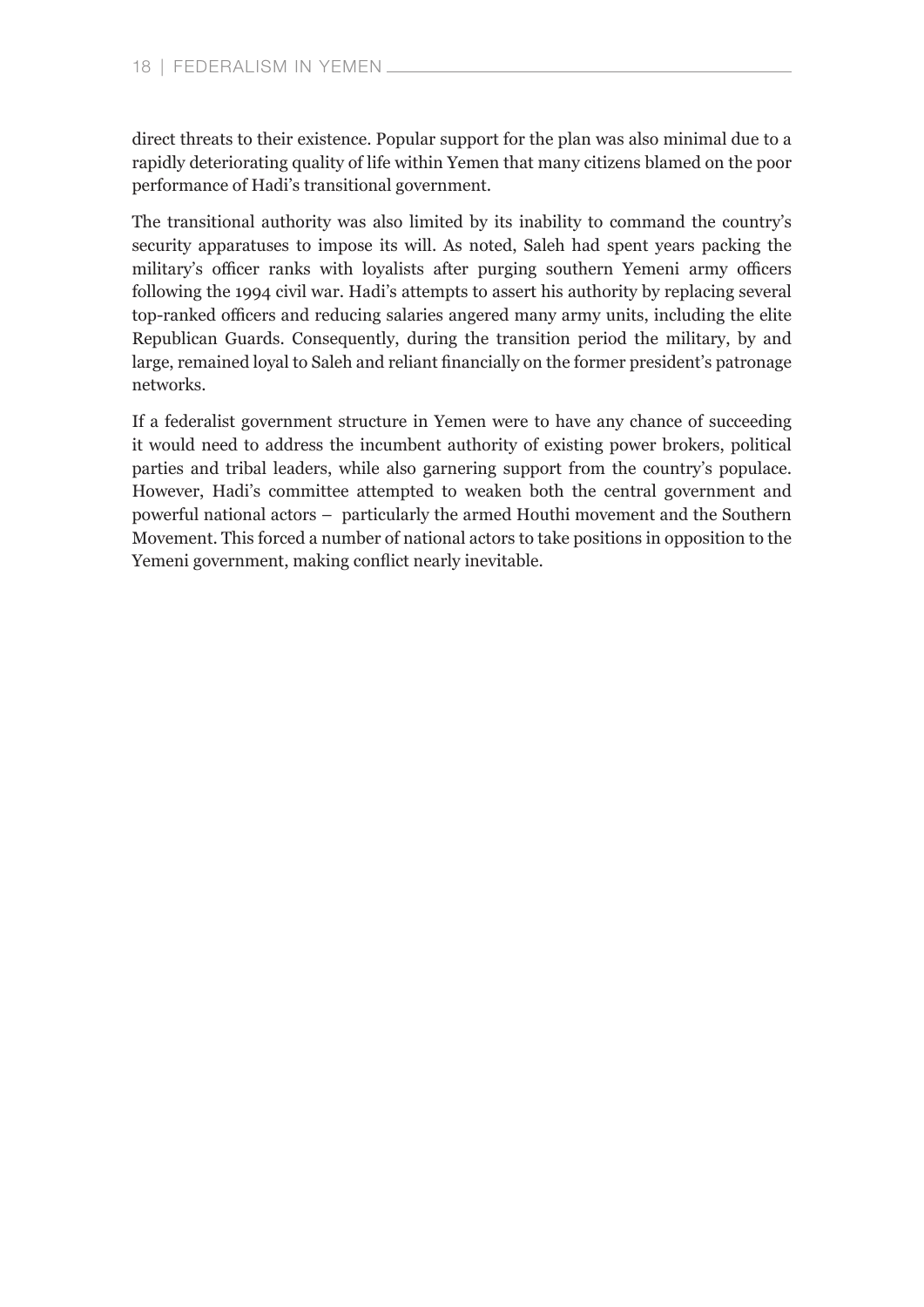### <span id="page-18-0"></span>THE INCREASED FRAGMENTATION IN YEMEN

As the Houthi movement established a stronger foothold in Sana'a, Houthi forces and military units loyal to Saleh gained control of more and more territory further south and west of the capital, essentially holding the Hadi government to ransom.<sup>(18)</sup> The conflict further escalated in March 2015, when a Saudi-led military coalition intervened in support of Hadi, under the pretense of defending the internationally recognized Yemeni government.

Following their intervention, the Saudi-led coalition helped anti-Houthi and Saleh forces regain control of Aden and other areas of the south in the summer of 2015. With several exceptions, the frontlines have remained largely static since. The war entered a new phase in December 2017 as tensions between the Houthi movement and Saleh forces boiled over, resulting in Houthi fighters killing Saleh and the northern Zaidi alliance being broken. Following the death of Saleh, many of his loyalists defected to the anti-Houthi coalition. Bereft of internal allies, the Houthi movement was pushed on several frontline areas in 2018. However, Houthi forces maintained their hold on many key areas including the capital Sana'a and Hudaydah, despite the start of an anti-Houthi coalition offensive against the port city in mid-2018. Against this backdrop of prolonged violence, Yemen has become increasingly fragmented.

#### **The STC, Hadramawt and al-Mahra in South Yemen**

In Aden, and across southern Yemen more broadly, the path of destruction left by Houthi-Saleh forces hardened southern independence aspirations. Added to this, the support and protection provided by the Saudi-led coalition, and the UAE in particular, has emboldened southern secessionists across the South, particularly in Aden, Shabwa and Hadramawt governorates. The local authority of southern secession leaders has also increased as a result of the fact that the internationally recognized Yemeni government has largely operated from exile in Riyadh, Saudi Arabia, since fleeing Aden in March 2015. Although some members of the Hadi government returned to Aden in 2016, the government's already limited authority has since plummeted, as witnessed by the clashes in the city in early 2018 between UAE-backed southern forces and troops loyal to Hadi.

<sup>18)</sup> "Houthi rebels take over Yemen's Hodeidah port: residents," Reuters, October 15, 2014, [http://www.](http://www.reuters.com/article/us-yemen-insurgency/houthi-rebels-take-over-yemens-hodeidah-port-resi) [reuters.com/article/us-yemen-insurgency/houthi-rebels-take-over-yemens-hodeidah-port-residents](http://www.reuters.com/article/us-yemen-insurgency/houthi-rebels-take-over-yemens-hodeidah-port-resi)[idUSKCN0I40HB20141015.](http://www.reuters.com/article/us-yemen-insurgency/houthi-rebels-take-over-yemens-hodeidah-port-resi) Accessed February 28, 2019; The Houthis placed President Hadi and other members of his government under house arrest. Hadi responded by temporarily resigning in January 2015 before fleeing to Aden a month later where he withdrew his resignation. Houthi-Saleh forces then laid siege to both Taiz and Aden where they pursued Hadi and deployed the Yemeni Air Force in an unsuccessful attempt to kill Hadi.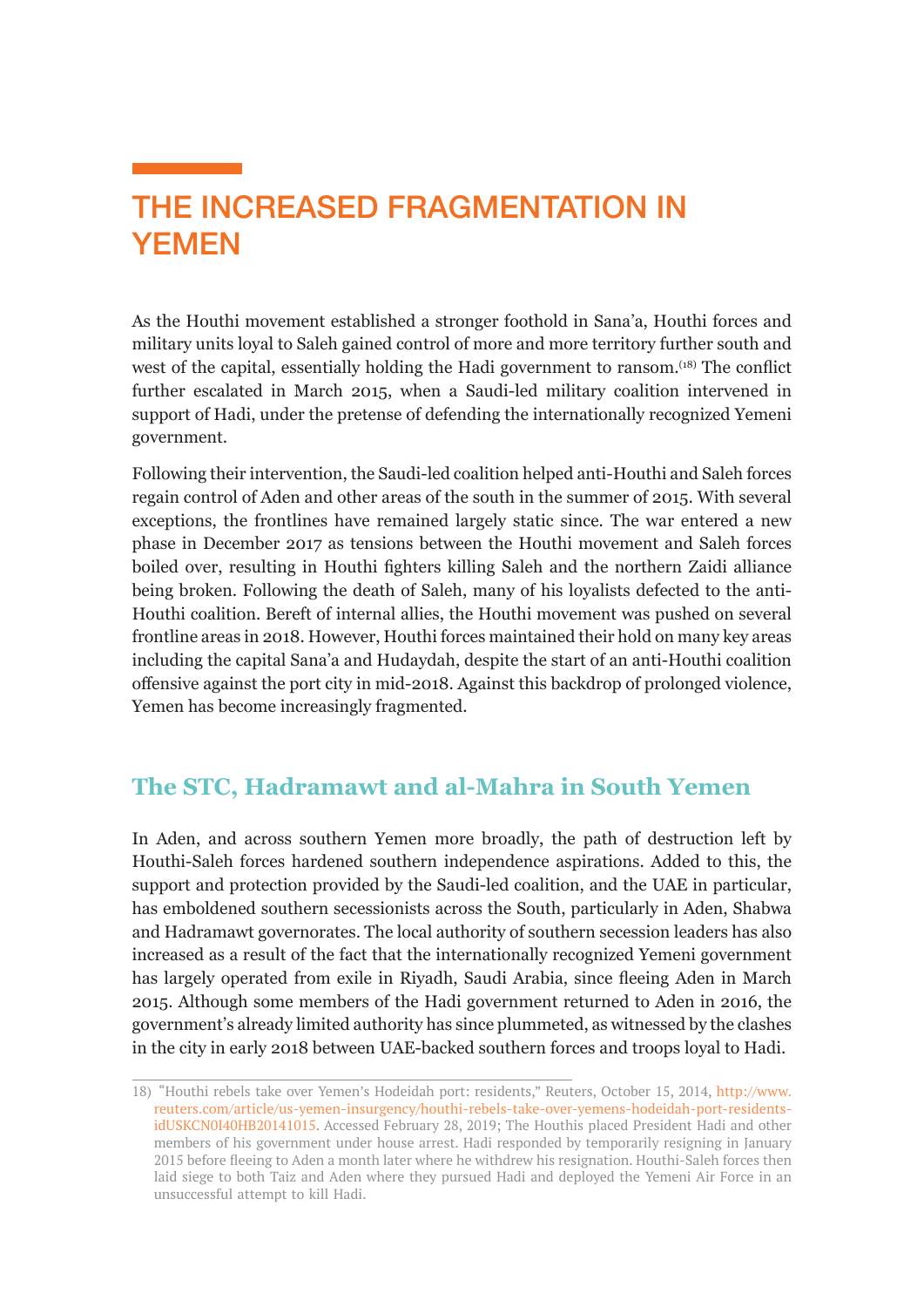In Hadramawt governorate, long-standing aspirations for greater regional autonomy and increased authority over its own economic resources fueled the establishment of the Hadramawt Inclusive Conference (HIC) in April 2017. The HIC brought together 160 participants who collectively agreed on the selection of 52 members for the HIC executive decision-making authority, which includes several senior southern leaders such as al-Beidh and Baoum. Participants also agreed on a series of outcomes that prioritized the need to secure increased local decision-making authority, control over the management of the governorate's oil resources and the al-Wadea border crossing on the Yemeni-Saudi border. In October 2018, the governor of the central bank in Aden stated that a deal was in place which saw local authorities in Hadramawt allocated US\$20 million of the US\$150 million bi-monthly revenue from oil exports in the governorate.

Meanwhile, in Aden, Hadi removed popular and ardent secessionist leader, Aiderous al-Zubaidi, as governor in April 2017. In the same presidential decree, Hadi also fired Hani bin Braik – a pro-secession Salafi leader who is the symbolic head of the Adenbased, UAE-backed Security Belt forces – as Minister of State. Hadi's decision to remove both al-Zubaidi and bin Braik stemmed from concerns over the pair's close working relationship with the UAE, which Hadi felt was actively encouraging al-Zubaidi and bin Braik to undermine his authority in Aden.

The decision to single out al-Zubaidi and bin Braik galvanized the Southern Movement and conversely reduced Hadi's already low level of popularity in both Aden and in south Yemen more broadly. After pro-independence southerners staged week-long demonstrations against Hadi in the wake of al-Zubaidi's and bin Braik's dismissals, the former governor of Aden announced the formation of the Southern Transitional Council (STC) in May 2017. Al-Zubaidi heads the STC with bin Braik as his deputy. The uneasy alliance between Hadi and southern factions, formed after anti-Houthi forces pushed Houthi-Saleh forces out of Aden in July 2015, was damaged further still when Hadi dismissed the governors of Hadramawt, Shabwa and Socotra governorates following their appointment as members of the STC.

Tensions within the anti-Houthi alliance flared in Aden in January 2018 when STCaffiliated forces clashed with the Presidential Protection Forces and stormed key government buildings and military sites. Earlier in the month, al-Zubaidi had openly accused the Hadi government of corruption and demanded the resignation of the prime minister and his cabinet. The Yemeni government also prevented STC supporters from holding mass demonstrations in the city. After the effective rout of government forces from the city in the fighting, Saudi Arabia and the UAE stepped in to impose a ceasefire. Yemeni government forces were permitted to return to military posts lost during the clashes, though the balance of power in the city as of this writing clearly favors the UAE-backed STC and Security Belt forces. Fervent displays of support for southern independence and opposition to Hadi and the internationally recognized Yemeni government are on visible display on the streets of Aden. However, the situation in the city today is one marked by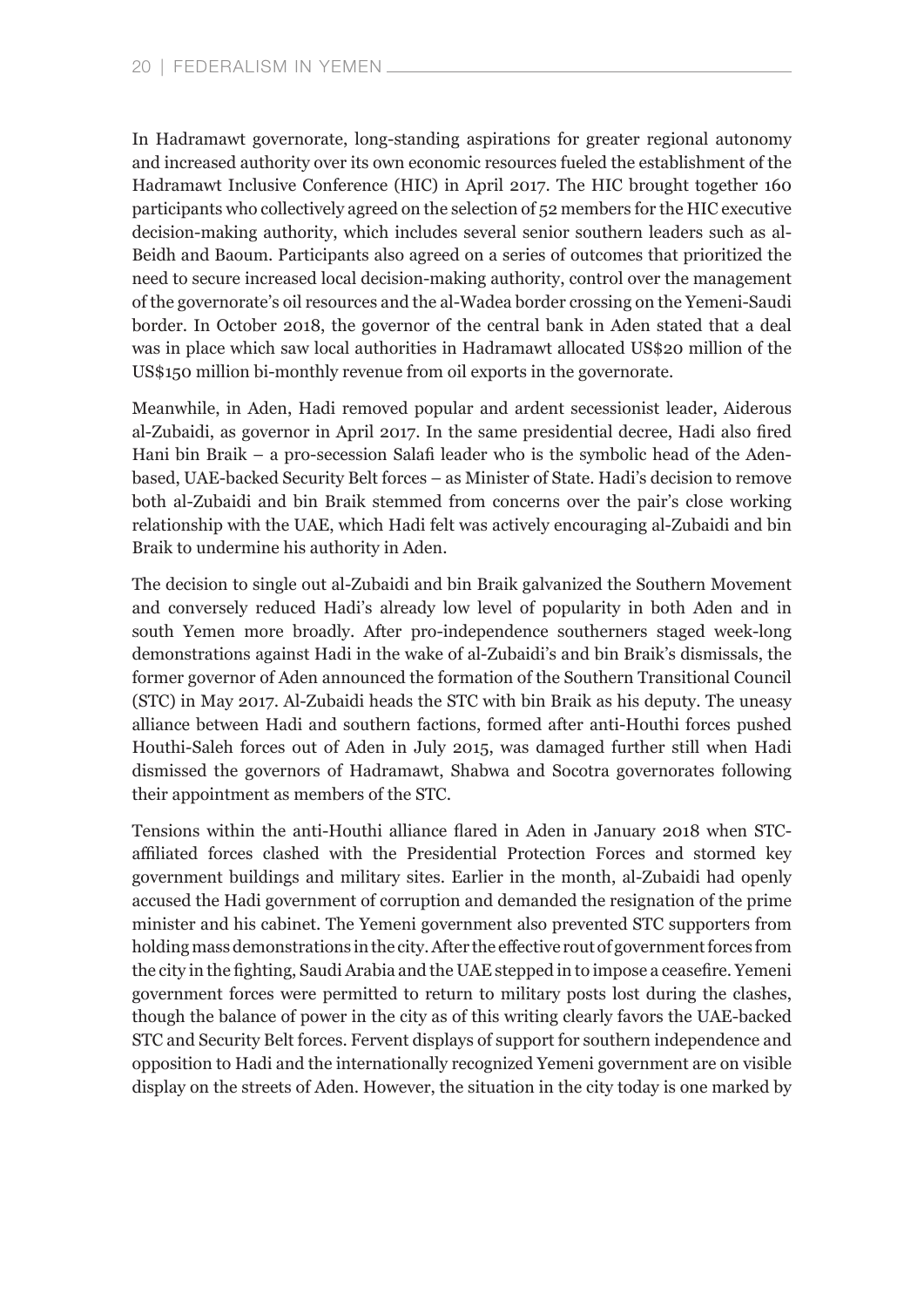<span id="page-20-0"></span>insecurity. A wave of assassinations since 2016 has targeted clerics and security officials, while the local government has been characterized as "barely functioning", owing to rivalries between the Yemeni government and the STC.<sup>(19)</sup>

While al-Zubaidi and the STC are acting with an authority that may convince some that they are the primary agents and mouthpieces for southern independence, the presence of the HIC and what Hadramis hope to achieve for themselves and their governorate suggests otherwise. At its April 2017 convention, the HIC reached a consensus over three potential frameworks from which to pursue the objective of obtaining greater regional autonomy: (1) as part of the six-region federal model Hadi proposed; (2) as a federal region in an independent southern state; or (3) as a fully independent entity. Although members of the HIC admit the last option is the least realistic of the three, its inclusion alongside the other two options served to highlight the readiness of leaders in Hadramawt governorate to adapt to changing contexts in pursuit of the underlying goal of increased autonomy. There is no guarantee that the HIC will agree to back the STC's plans for southern Yemen if local ambitions are not respected. Furthermore, there is opposition from Mahra and Socotra to be part of Hadramawt in any of those formulas.

#### **Marib and Taiz**

As far back as the Imamate rule in northern Yemen, Marib governorate has maintained a relatively greater degree of autonomy than other regions. In recent decades however, much like in Hadramawt governorate, there has been a deep sense of frustration among the population in Marib over the the lack of state funds allocated to their areas, despite the wealth of natural resources located in the region. This has been the case under both the regime of former President Saleh and the current government of President Hadi. As a result of the lack of state investment, Marib has suffered from poor infrastructure development. The current conflict, however, has seen Marib experience an economic boom. The decision of the Marib branch of the central bank of Aden to stop sharing revenues generated in governorate with the rest of the country has led to increased financial resources locally and a spike in the region's population as people moved there from other areas of the country.

This growth has also been assisted by the comparative level of security in the governorate compared to other regions in the country. The positioning of Saudi-led defense systems in the governorate has helped foster a secure environment in which normal economic life can prosper, with the exception of the Sirwah district in southeastern Marib, where fierce ground fighting still continues. As a result, Marib, under an independent local authority, has utilized the additional funds to improve local infrastructure, such as building new roads and a new university, and transforming the old military hospital into a public hospital.

<sup>19</sup>) April Longley Alley, "Eight Days in Aden – A Forgotten City in Yemen's Forgotten War," International Crisis Group, May 23, 2018, [https://www.crisisgroup.org/middle-east-north-africa/gulf-and-arabian](https://www.crisisgroup.org/middle-east-north-africa/gulf-and-arabian-peninsula/yemen/eight-days-ade)[peninsula/yemen/eight-days-aden-forgotten-city-yemens-forgotten-war.](https://www.crisisgroup.org/middle-east-north-africa/gulf-and-arabian-peninsula/yemen/eight-days-ade) Accessed February 28, 2019.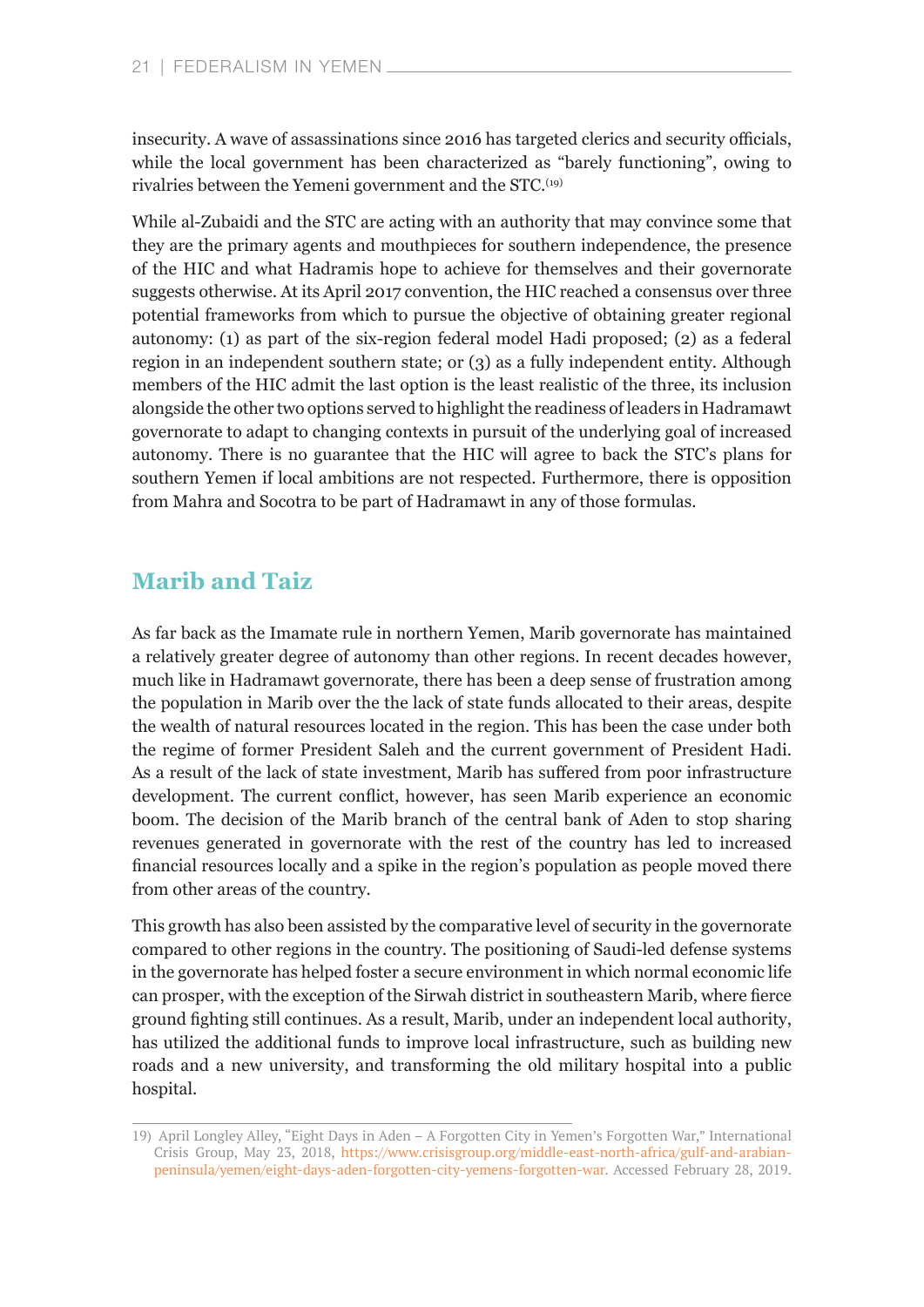<span id="page-21-0"></span>Despite opposition to Hadi's controversial federal map elsewhere in Yemen, there is an undercurrent of support in both Marib and al-Jawf governorates to implement the 2014 federal map in its current form. Hence, Marib is unlikely to accept any future deal that doesn't acknowledge its previous support for the map and its newfound socio-economic status.

The conflict has also caused a widening divide between Taiz governorate, and northern and southern governorates. The difficult conditions that residents have been forced to endure inside Taiz City during the ongoing conflict have fostered a rising contempt toward the competing political authorities in the country. Such sentiments can be explained by the limited support the Hadi government and the Saudi-led coalition provided Taiz to break the Houthi siege, which has been enforced since 2015. The end result has been a growth in Taizis demanding their own regional autonomy in a post-conflict setting.

#### **The Breakup of the Houthi-Saleh Alliance**

Tensions within the Houth-Saleh alliance existed throughout the conflict, although these were relatively contained as the forces shared a common goal regarding the preservation of Zaidi preeminence and authority in Yemen. In 2017, these cracks began to come to the fore as the result of growing internal competition over control of government appointments and revenues, in addition to the Houthi movement's suspicions over the intentions of former President Saleh, who had begun to call for dialogue with Saudi Arabia to end the conflict. These differences boiled over in December 2017 and an irrevocable split occurred after Saleh called on Yemenis to rise up against the Houthi movement.<sup>(20)</sup> Localized battles broke out around Sana'a between the two groups, during which Houthi forces gained the upper hand and killed the former president.

Following the death of Saleh, many loyalists of the former president switched sides in the conflict and joined the anti-Houthi coalition. These included the military commander and prominent leader of the northern al-Hada tribe, Fadl al-Qawsi, and Saleh's nephew Tariq Saleh.<sup>(21)</sup>

Tariq Saleh, in an attempt to assume a leadership mantle after the death of his uncle, mobilized loyalist troops and formed the National Resistance Forces in February 2018, with military and financial backing from the UAE. Although there was opposition to Saleh joining the anti-Houthi coalition – particularly in Taiz, owing to his role in the former regime – troops under his command have deployed along the Red Sea Coast and provided a major ground force in the offensive to capture Hudaydah that began in June 2018. Locals in these areas, most notably Hudaydah, one of the country's poorest provinces, held longstanding ties to Ali Abdullah Saleh and were reliant on the vast

<sup>20)</sup> "Yemen at the UN – November 2017 Review," Sana'a Center for Strategic Studies, December 7, 2017, <http://sanaacenter.org/publications/yemen-at-the-un/5156>. Accessed on February 28, 2019.

<sup>21)</sup> Mashari Althaydi, "Will Saleh loyalists have a role during Yemen's next phase?" Al Arabiya, December 25, 2017, [https://english.alarabiya.net/en/views/news/middle-east/2017/12/25/Will-Saleh-s-loyalists](https://english.alarabiya.net/en/views/news/middle-east/2017/12/25/Will-Saleh-s-loyalists-have-a-rol)[have-a-role-during-the-next-phase-.html](https://english.alarabiya.net/en/views/news/middle-east/2017/12/25/Will-Saleh-s-loyalists-have-a-rol). Accessed February 28, 2019.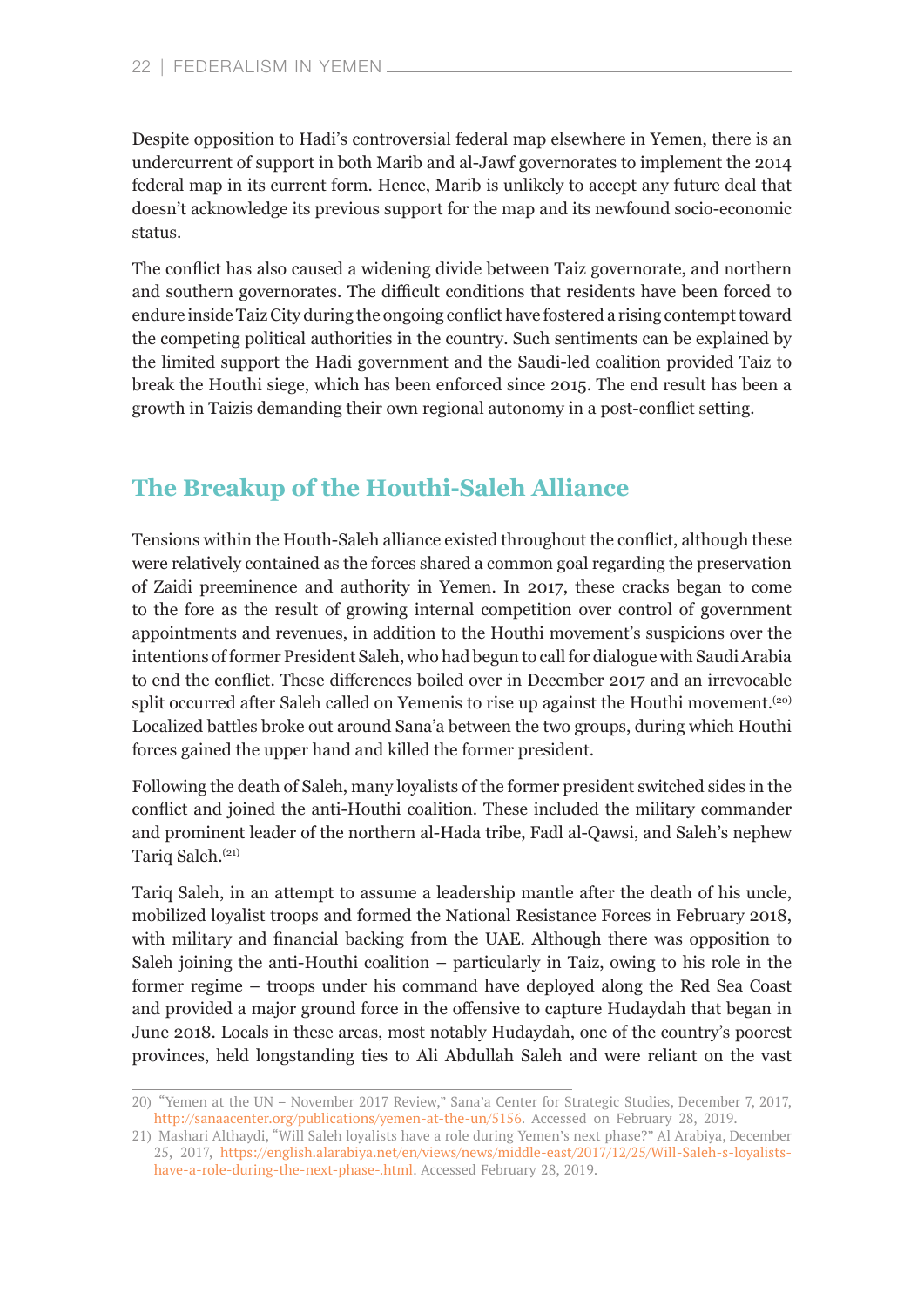patronage networks established by the former president. It is likely that Tariq Saleh will attempt to tap into these networks to further establish an independent base of power in the country moving into the future.

With former President Saleh out of the picture, the Houthi movement has been able to further cement its hold on northern Yemen. Following its break with Saleh, the movement stacked government institutions in Sana'a with loyalists while repression and the imposition of Houthi ideology in Houthi-controlled areas has increased. However, an exception to this occurred in Taiz and Shabwa governorates. Lacking the previous political cover provided by Saleh in non-Zaidi regions and no longer supported militarily by his loyalists, Houthi forces were forced to retreat from several southern frontlines areas.

Within the former Houthi-Saleh alliance, the Houthi movement was the party less directly opposed to the concept of federalism. Judging from the group's previous willingness to discuss the issue during the NDC post-revolution, the Houthi movement could potentially support a federal system in Yemen if a new plan satisfies their strategic aims. Most notably, this would call for a revision to Hadi's 2014 federal map to provide the Houthi movement with sea and port access, most likely via Hajjah province. However, it remains to be seen whether the armed Houthi movement would be able to mend the fracture in the northern Zaidi front after killing Saleh, or garner popular support among Zaidis for federalism.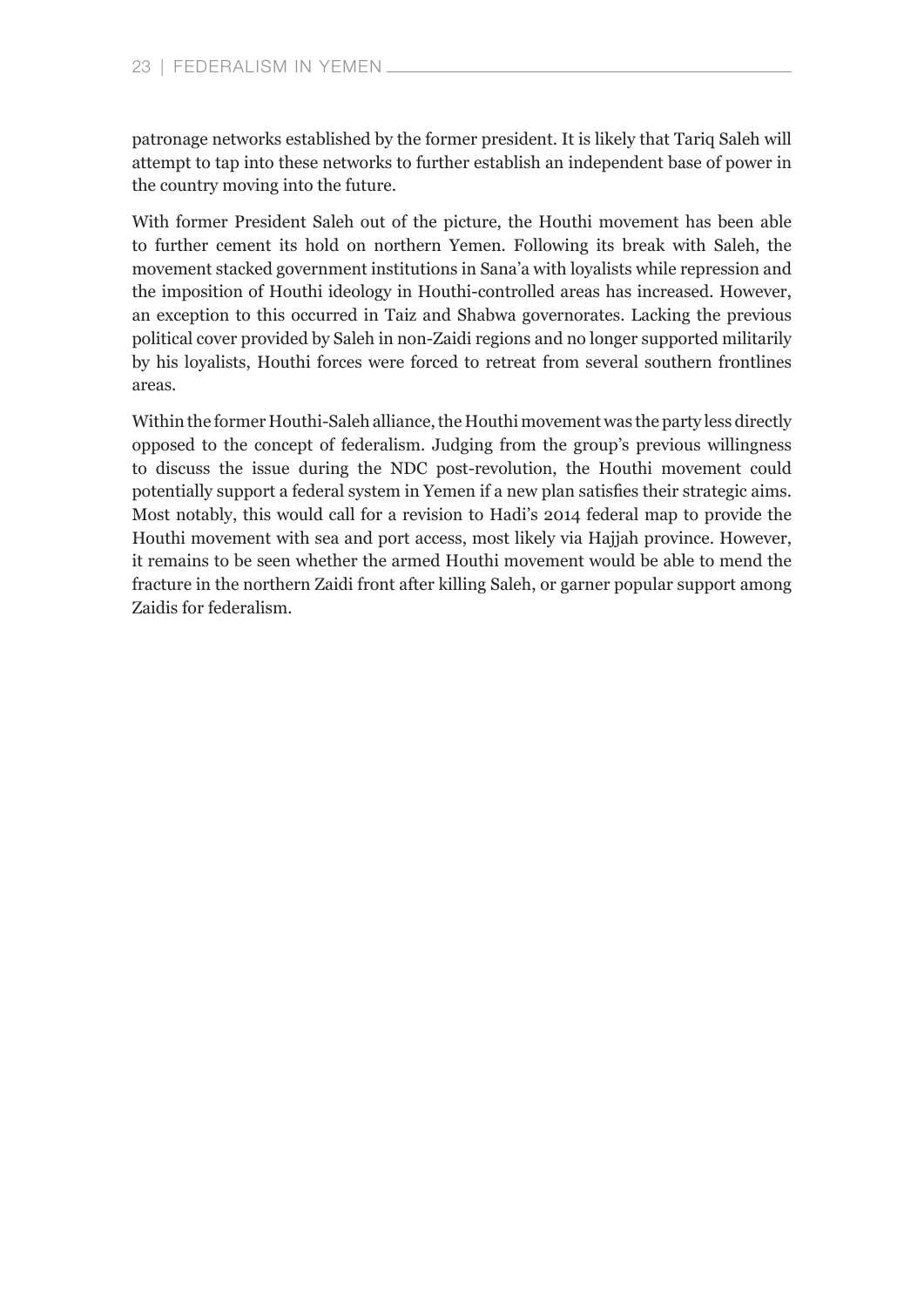### <span id="page-23-0"></span>LOOKING AHEAD

During a number of interviews, President Hadi has continued to promote the 2014 federal map as a means of improving the prospects for long-term stability in a post-conflict scenario.<sup> $(22)$ </sup> The situation on the ground in Yemen, however, has changed significantly as a result of prolonged violence amid a protracted political and military stalemate. Given that the plan faced intense opposition upon its unveiling and was a major factor in motivating the military and political expansion of Houthi forces, popular support for Hadi's version of federalism post-conflict remains a distant prospect.

Fighting has engulfed large parts of the country, transcending regional boundaries previously in place under the Saleh regime and those which Hadi proposed in February 2014. Militarily speaking, the country is nominally divided between Houthi forces and groups within the anti-Houthi alliance. Yet, in reality, the ever-evolving local dynamics are far more complex. The ongoing conflict has fragmented the country and deepened regional identities in both the northern and southern parts of the country.

The idea of installing a federal system in Yemen has its supporters, not least in Marib, al-Jawf, and to a lesser extent, Hadramawt governorates. But it also has its opponents, none more so than the hardline southern secessionists, in addition to pro-unity advocates found in northern Yemen ranks. Notably, the Islah party, which initially opposed a federal system based on two regions during NDC discussions, now largely backs Hadi's plan as the best scenario for maintaining a united Yemen.

Since its inception, the STC under al-Zubaidi has continued to gain momentum. Despite this surge in support for southern secession, it is unclear whether the efforts of al-Zubaidi and the STC will lead to the division of Yemen into two separate states. The intra-southern divisions that have traditionally plagued the Southern Movement are the first major obstacle. The 1986 fault lines from the civil war have yet to be reconciled and it is unlikely that residents of Hadramawt governorate, represented by the HIC, nor other power centers such as al-Mahra, Socotra and Taiz, will accept being dictated to by al-Zubaidi and the STC.

The second major obstacle has been the reluctance of the international community to publicly acknowledge southerners' proclaimed right to self-determination. Nonetheless, STC members are being offered a platform from which to present their arguments – as illustrated by the meetings and consultations that have been held with European diplomats.

Even if the international community were to back southern secessionist aspirations, the lingering threat of northerners mobilizing against the South in an attempt to prevent the

<sup>22)</sup> "Yemen's President in an Interview with 'Al-Quds Al-Arabi': We will not accept the road map…," Al-Quds Al-Arabi, February 2, 2017, [http://www.alquds.co.uk/?p=669157.](http://www.alquds.co.uk/?p=669157) Accessed February 28, 2019.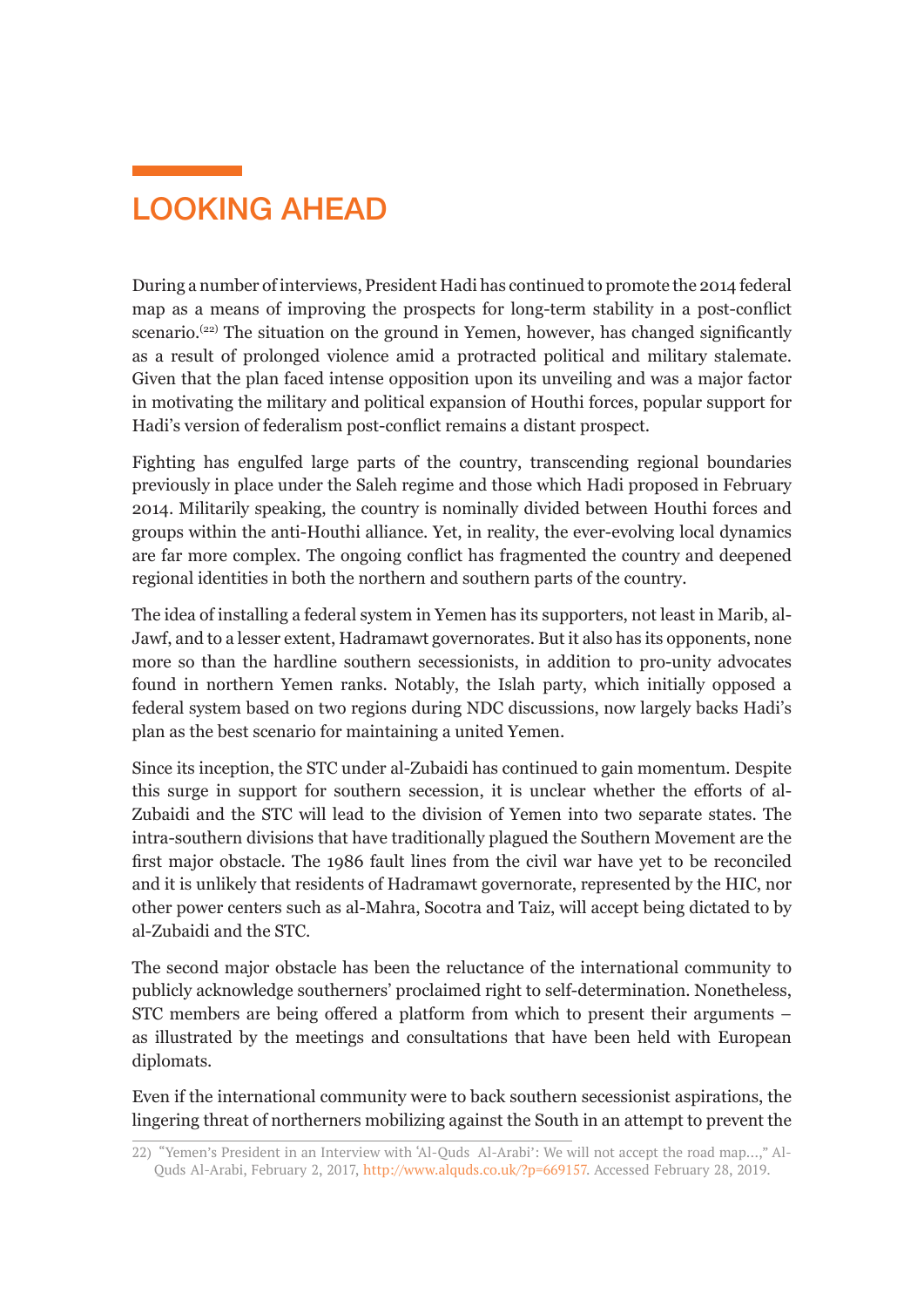latter from achieving independence remains. In the absence of a strong deterrent, which is currently present in the form of the military protection offered to the South from the Saudi-led coalition, the prospect of renewed North-South confrontation looms large. The South would need a security guarantor to prevent the North from once again attempting to quash their southern counterparts. To avoid further bloodshed, southern secessionists would presumably need a negotiated settlement with the North, which may be difficult to reach, given the principle of asabiya and the determination among the Zaidi elites to ensure that power is maintained in Sana'a.

The future political and regional configuration of Yemen and the mode of governance ultimately remains undecided. Following years of failed efforts, the UN managed to bring the main warring parties to the negotiating table in December 2018. However, negotiations mainly were limited to discussing the precarious economic situation in the city and deescalation measures for active frontlines in Hudaydah and Taiz governorates.(23) While these direct negotiations are welcome developments, it is imperative that ongoing diplomatic efforts engage with a variety of stakeholders to further discuss governance in Yemen post-conflict. If the flawed process by which Hadi decided on and unveiled the controversial federal map is to be avoided, and given the divergence of opinion over the merits of a federal system in Yemen, broad discussions on the subject of federalism and other possible alternatives are needed.

Rather than postponing these discussions until after the conclusion of the conflict, preliminary discussions should be held now in order to gain a better understanding of what different stakeholders and governorates envision regarding post-conflict state building, in hope of arriving at some form of consensus. Diplomatic engagement on this issue should also seek to incorporate traditional Yemeni tools of mediation and dialogue. These discussions should be held away from the media spotlight, include all relevant stakeholders, and not be rushed by timelines imposed by outside actors.

<sup>23</sup>) Martin Griffiths, "Statement of the Special Envoy for Yemen to the Press on Consultations in Geneva," Office of the Special Envoy of the Secretary-General for Yemen, September 5, 2018, [https://osesgy.](https://osesgy.unmissions.org/statement-special-envoy-yemen-press-consultations-geneva) [unmissions.org/statement-special-envoy-yemen-press-consultations-geneva.](https://osesgy.unmissions.org/statement-special-envoy-yemen-press-consultations-geneva) Accessed February 28, 2019.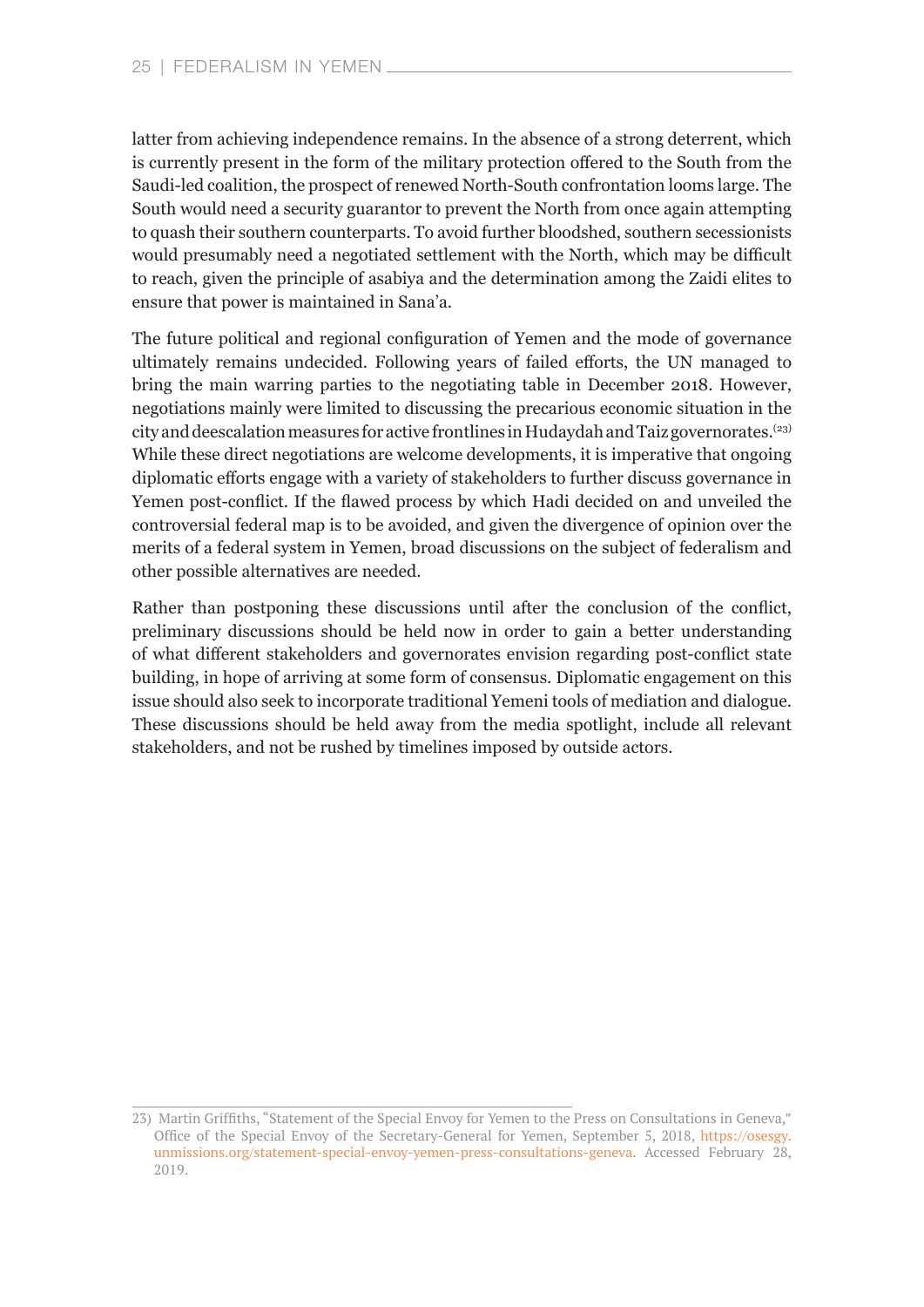Maysaa Shuja al-Deen is a non-resident fellow at the Sana'a Center for Strategic Studies where her research focuses on religious sectarianism, political transformation and Yemen's geopolitical role in the region.

She is a regular writer and analyst on Yemeni affairs. Her work has appeared in media outlets such as Al Jazeera Center for Studies, BBC Arabic, Arab Reform Initiative, Jadaliyya, Al Arabiya, Al-Araby Al-Jadeed, Assafir, Weghat Nazar, Al Monitor, Alhurra and CBC, among others.

Shuja al-Deen holds a master's degree in Islamic Studies from the American University of Cairo, with a dissertation on Zaidi radicalization in Yemen.

Author's Note: This paper would not have come to fruition without the invaluable reviews, edits and contributions of Farea Al-Muslimi, Anthony Biswell, Spencer Osberg, and Ryan Bailey.